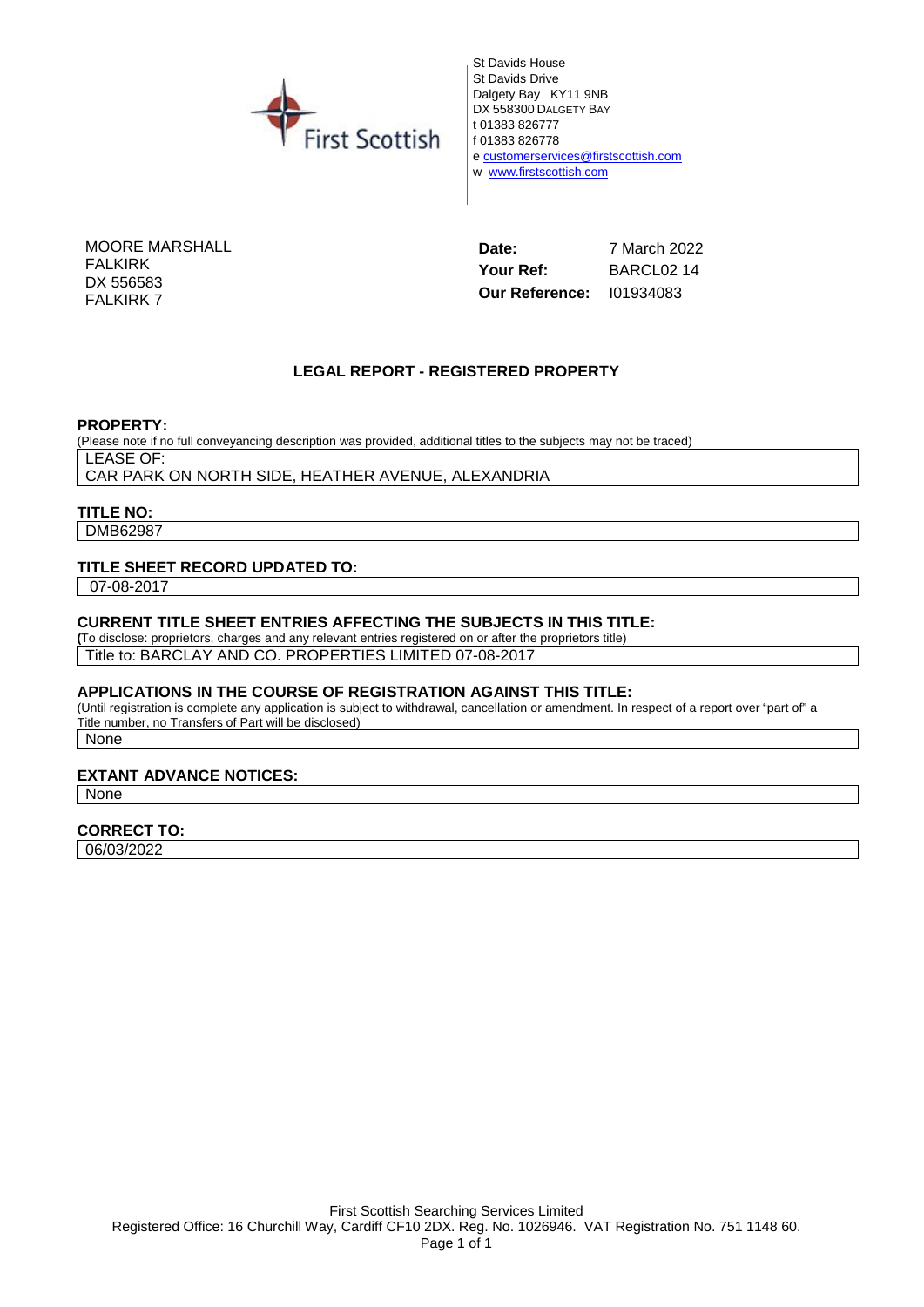### **FIRST SCOTTISH SEARCHING SERVICES LIMITED SEARCH IN THE REGISTER OF INHIBITIONS**

#### AGAINST

#### **BARCLAY & CO. PROPERTIES LIMITED**

#### **From 6 Mar 2017 to 6 Mar 2022**

#### **NO DEED**

#### SEARCH IN THE REGISTER OF INHIBITIONS

#### AND FOUND AS ABOVE

Searches in The Register of Inhibitions are carried out in our enhanced computerised database, and although our liability is restricted to exact name and address matches, there may be occasions where other entries will be shown for your information. Source acknowledgement: Contains data from the Register of Inhibitions produced by Registers of Scotland. Crown Copyright material is reproduced with the permission of Registers of Scotland.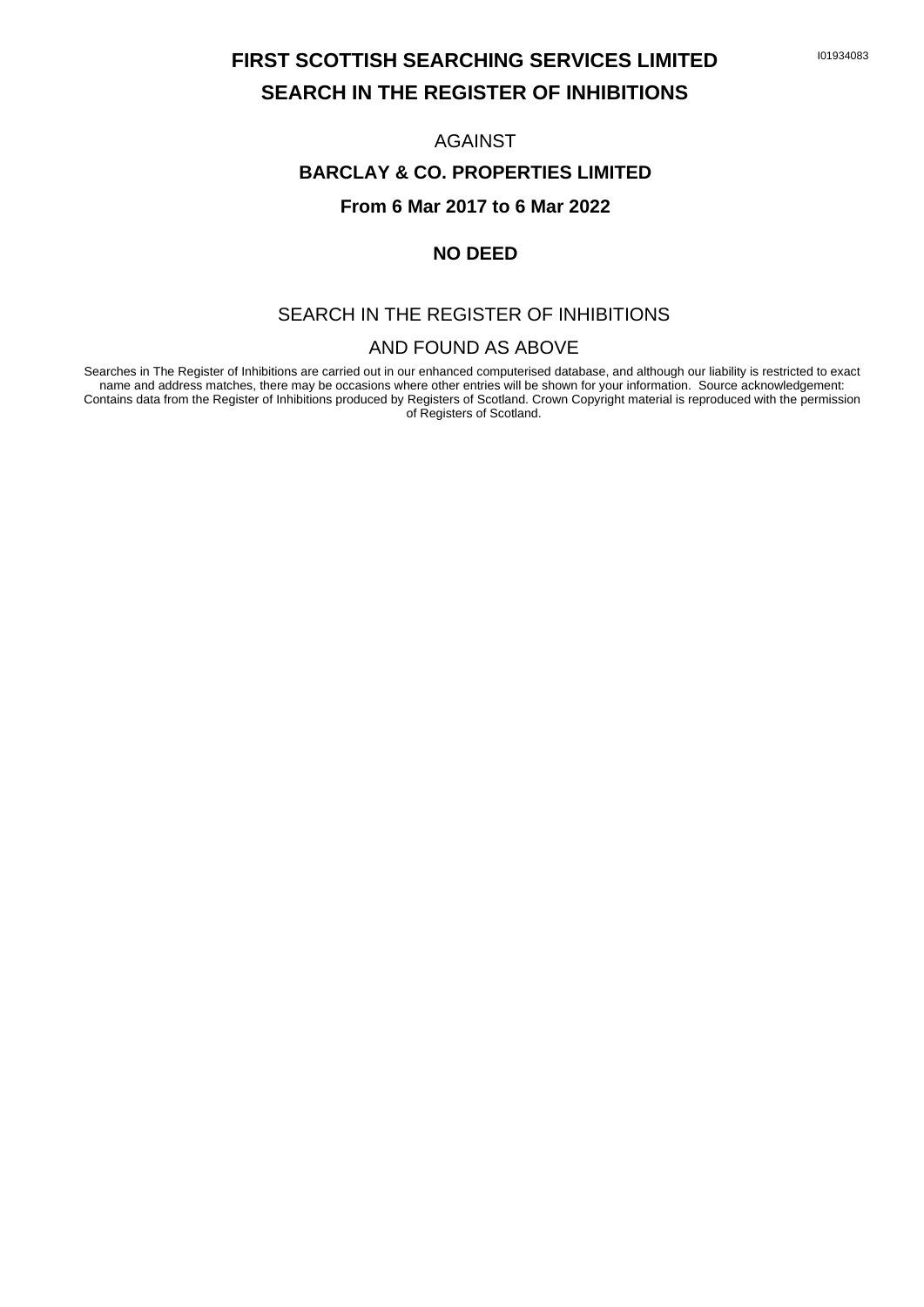MOORE MARSHALL **FALKIRK** DX 556583 FALKIRK 7

**Date:** 7 March 2022

**Your Ref: Our Reference:** BARCL02 14 I01934083

#### **INSOLVENCIES**

#### **REGISTER OF INSOLVENCIES (Sequestrations and Protected Trust Deeds)**

A Search carried out in the Register held by The Accountant in Bankruptcy has disclosed the following result:

**Please note that for the Party Name (s) requested a Search in the Register of Insolvencies cannot be undertaken. Please refer to our Disclaimer noted below.**

#### **SEARCHED IN THE ABOVE REGISTER AND FOUND AS ABOVE**

The current practice of the Accountant in Bankruptcy is to remove entries from the Register of Insolvencies in respect of both Sequestration and Protected Trust Deed cases one year after Discharge of the Trustee.

For searches in the Register of Insolvencies, our liability is restricted to exact name and address matches as shown on the instructions received, however there may be occasions where other entries will be shown for your information. Searches are not undertaken against incorporated bodies, Executors as individuals or addresses outwith Scotland.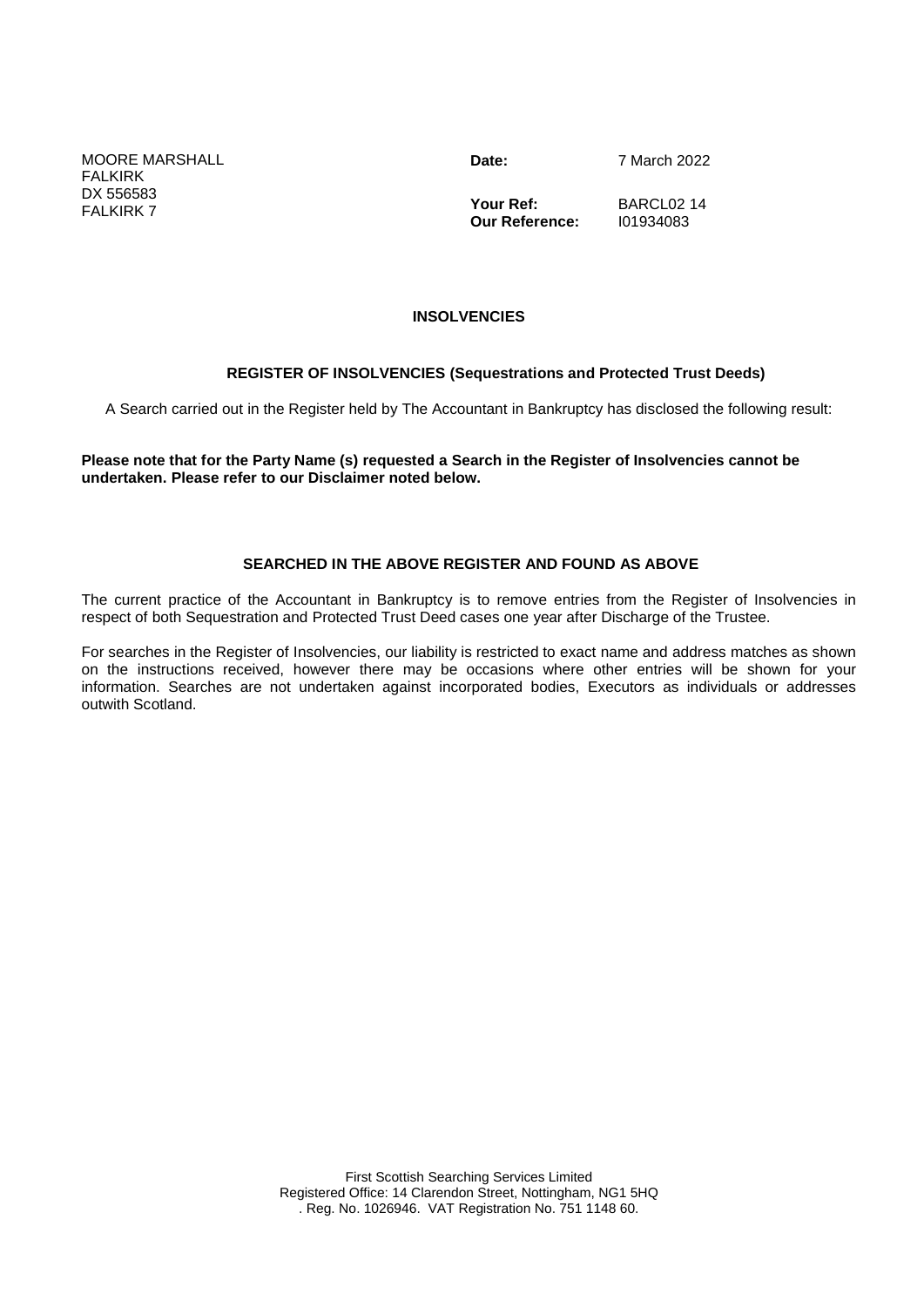

St Davids House St Davids Drive Dalgety Bay KY11 9NB DX 558300 DALGETY BAY t 01383 826777 f 01383 826778 e customerservices@firstscottish.com w www.firstscottish.com

MOORE MARSHALL FALKIRK DX 556583 FALKIRK 7

**Date of Certificate:** 8 March 2022<br>**Certificate No:** 101934083 **Certificate No:** 

Your Ref: BARCL02 14

#### **PROPERTY ENQUIRY CERTIFICATE**

| <b>PROPERTY</b>                                    |                                                                 |  |
|----------------------------------------------------|-----------------------------------------------------------------|--|
| CAR PARK ON NORTH SIDE, HEATHER AVENUE, ALEXANDRIA |                                                                 |  |
| <b>PLANNING</b>                                    |                                                                 |  |
| Local Authority Area                               | <b>West Dunbartonshire</b>                                      |  |
| Adopted Local Plan/Local Development Plan          | West Dunbartonshire Local & Proposed Local<br>Development Plans |  |
| Zoning                                             | Open Space                                                      |  |
| Applications                                       | None                                                            |  |
| <b>Other Matters</b>                               | See Schedule Over                                               |  |
| <b>BUILDING STANDARDS</b>                          |                                                                 |  |
| Applications                                       | None                                                            |  |
| <b>Notices</b>                                     | None                                                            |  |
| <b>Other Matters</b>                               | None                                                            |  |
| <b>ENVIRONMENTAL HEALTH</b>                        | See Schedule Over                                               |  |
| <b>HOUSING</b>                                     | None                                                            |  |
| <b>CONTAMINATED LAND</b>                           | None                                                            |  |
| <b>CARRIAGEWAY AND ADJOINING FOOTWAY</b>           |                                                                 |  |
| <b>Status</b>                                      | Adopted                                                         |  |
| Road Proposals                                     | None                                                            |  |
| <b>WATER</b>                                       | See Schedule Over                                               |  |
| <b>DRAINAGE</b>                                    | See Schedule Over                                               |  |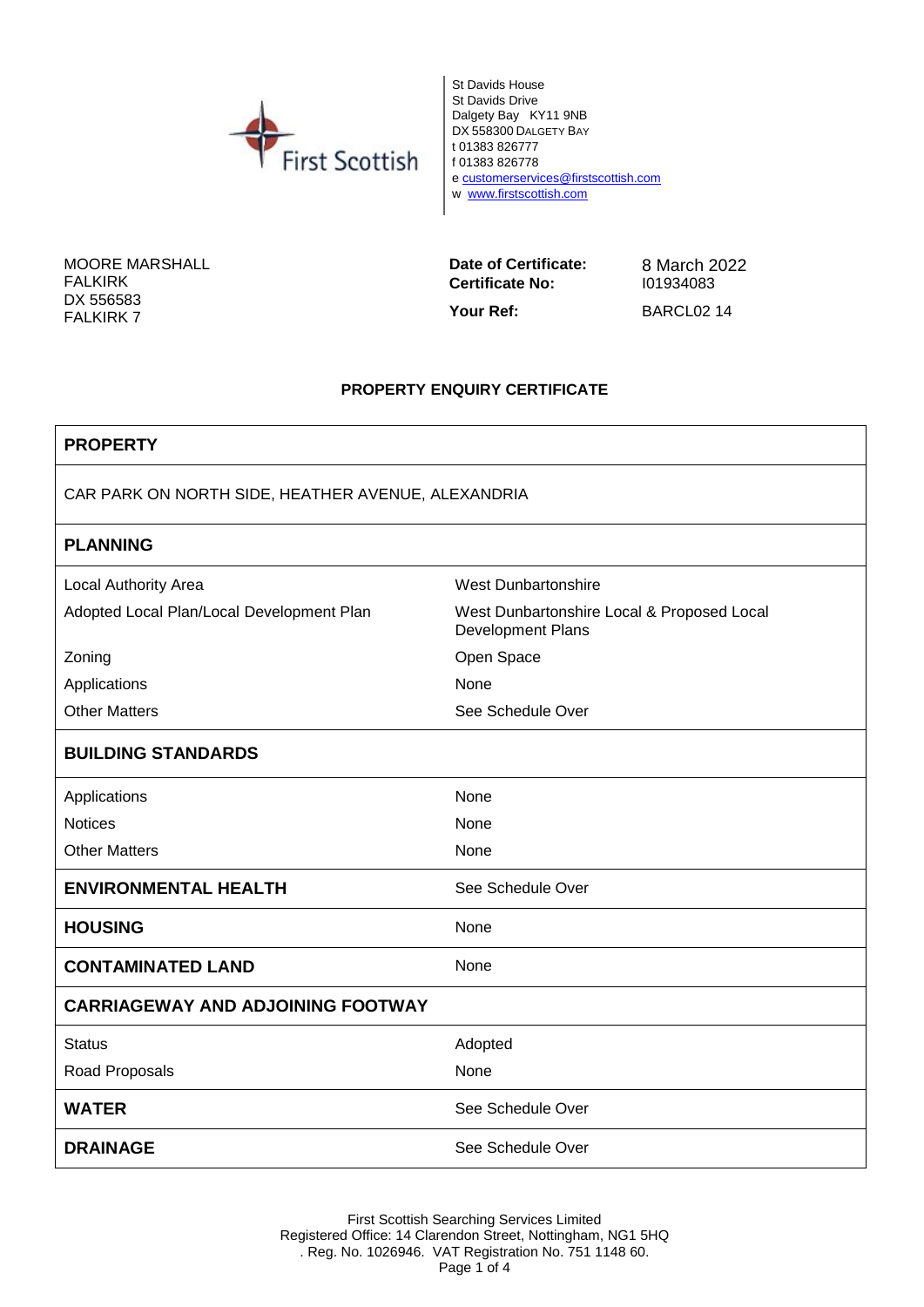#### **SCHEDULE OF DETAILS**

#### **PLANNING MATTERS**

#### **Applications**

| Reference | Details (if any) |
|-----------|------------------|
| None      |                  |

#### **Other Matters**

There is a Core path identified to the north east of the property. Local Plan Policy R5 & Proposed Local Development Plan Policy GN8 refer.

There is a Housing Opportunity Site to the south east of the property. Local Plan Policy H1(2) & Proposed Local Development Plan Policy BC3(1) refer.

#### **BUILDING STANDARDS MATTERS**

#### **Building Standards Applications**

| Reference | Details (if any) |
|-----------|------------------|
| None      |                  |

#### **Notices**

| Reference | Date served | Details (if any) |
|-----------|-------------|------------------|
| None      |             |                  |

#### **Other Matters**

None

#### **ENVIRONMENTAL HEALTH MATTERS**

#### **Notices**

| Reference | Date served | Details (if any) |
|-----------|-------------|------------------|
| None      |             |                  |

#### **Other Matters**

The property is situated within a Smoke Control Zone.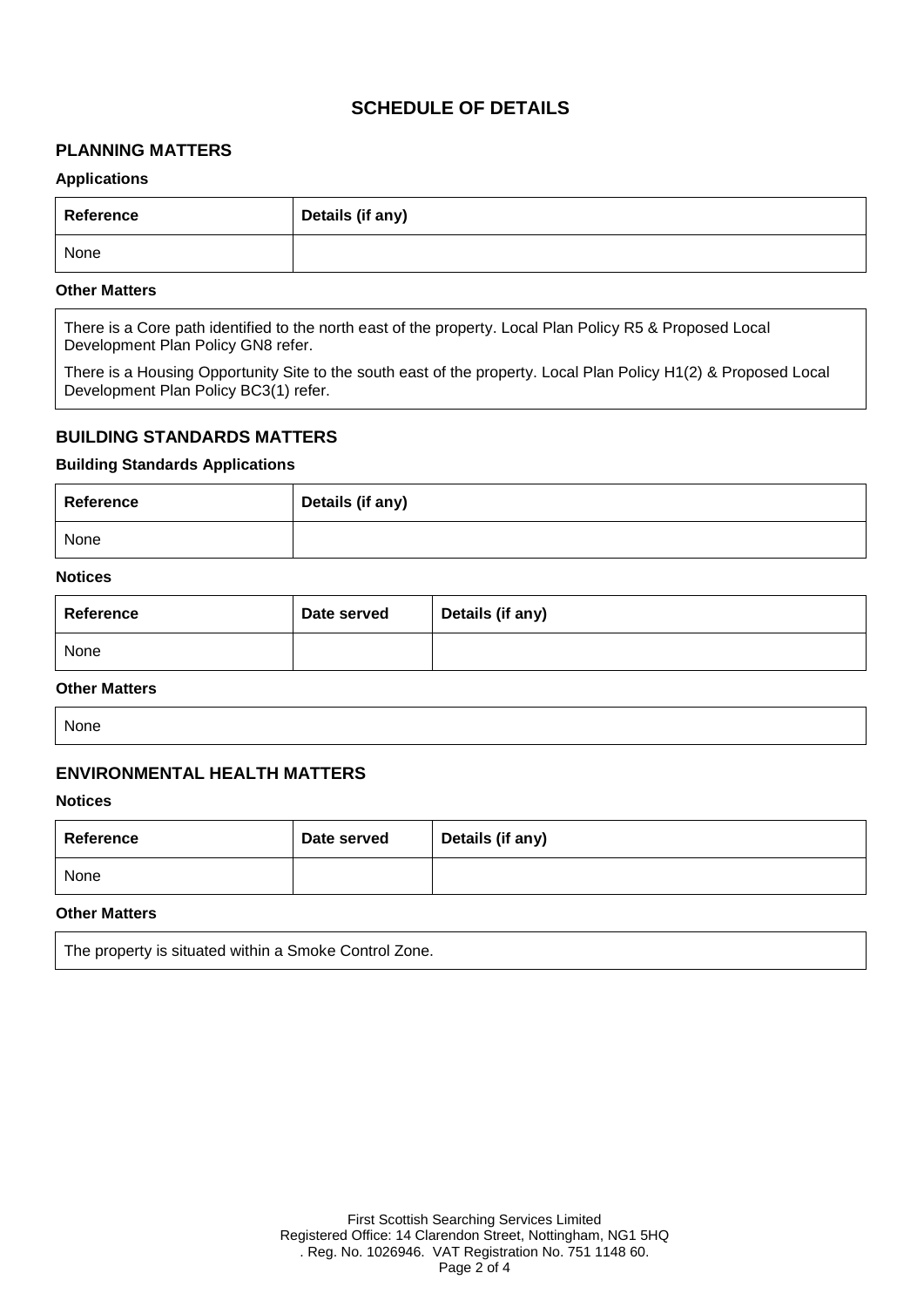#### **HOUSING MATTERS**

**Notices**

| Reference  | Date served | Details (if any) |
|------------|-------------|------------------|
| None       |             |                  |
| ___<br>___ |             |                  |

#### **Other Matters**

None

#### **CONTAMINATED LAND**

#### **Notices & Resolutions**

| Reference No.                                                                                                                                                                       | Date served | Details (if any) |
|-------------------------------------------------------------------------------------------------------------------------------------------------------------------------------------|-------------|------------------|
| None                                                                                                                                                                                |             |                  |
| Unless details of any entries appear above the answer to each of the questions listed in para 5.3.6 of the UK<br>Finance mortgage lenders Handbook for Scotland is in the negative. |             |                  |

#### **CARRIAGEWAY AND ADJOINING FOOTWAY**

| Status         | Heather Avenue & Govan Drive carriageway's and adjoining<br>footway's are adopted. |
|----------------|------------------------------------------------------------------------------------|
| Road Proposals | None                                                                               |

| <b>WATER STATUS</b>    | Scottish Water's records show there is an adopted public<br>water main ex adverso the property. |  |
|------------------------|-------------------------------------------------------------------------------------------------|--|
| <b>DRAINAGE STATUS</b> | Scottish Water's records show there is an adopted public<br>sewer ex adverso the property.      |  |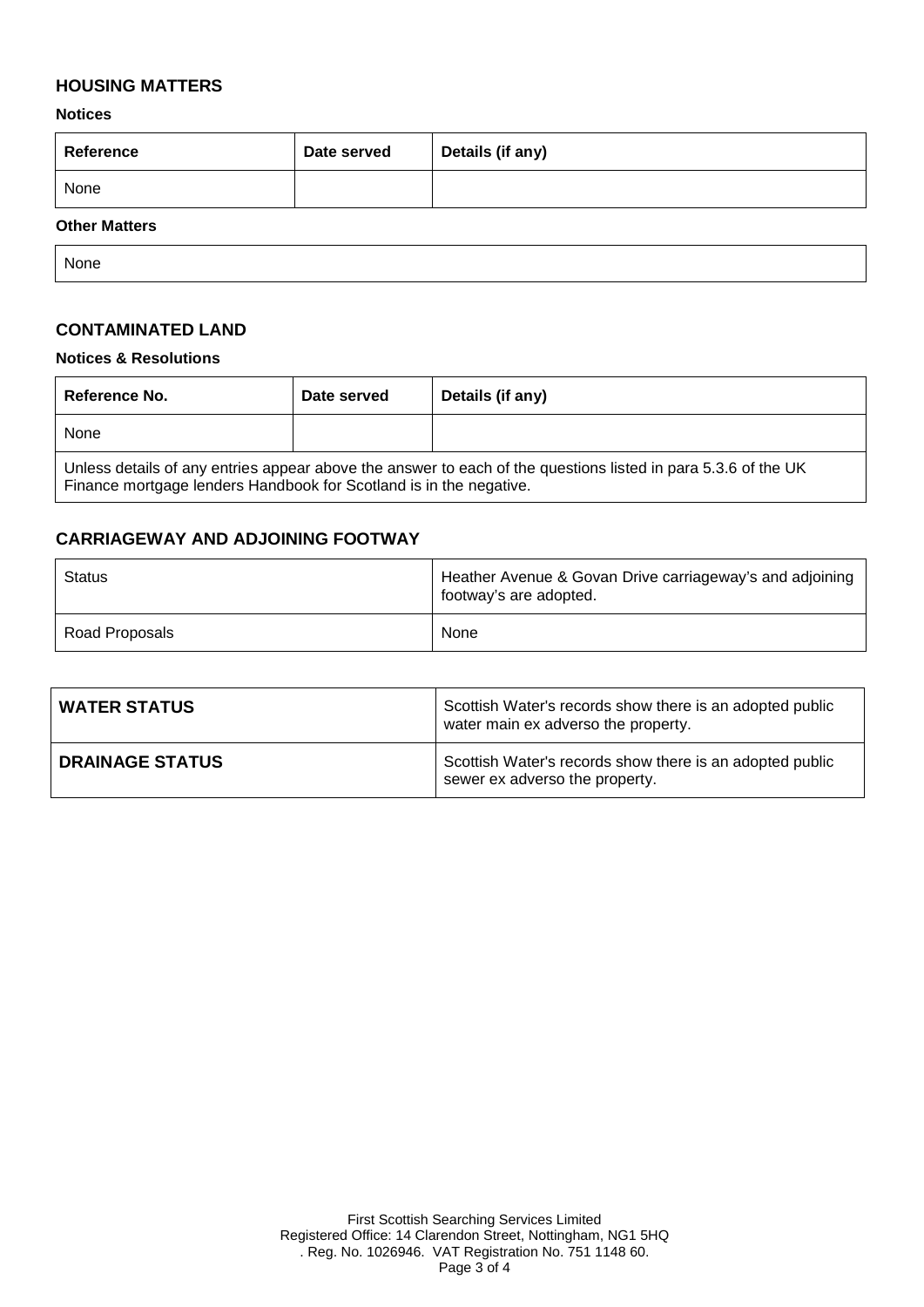#### **FIRST SCOTTISH**

#### **IMPORTANT INFORMATION**

- Searches have been carried out by our Enquiry Team of all available Public Records in respect of all relevant matters covered by the undernoted legislation and designations insofar as applicable to the subject address referred to on the Property Enquiry Certificate, unless otherwise stated.
- The Planning and Building Standards application search covers the period for 5 years to the date 48 hours prior to the date of issue of this certificate for all Scottish Local Authorities with the exception of Aberdeen City, Aberdeenshire and Moray. Our search of Planning and Building Standards Applications for the Aberdeen City and Aberdeenshire Local Authority areas extends for 10 years to the date 48 hours prior to the date of issue of this certificate. Our search of Planning and Building Standards Applications for the Moray Local Authority area extends for 20 years to the date 48 hours prior to the date of issue of this certificate.
- The details of the current status of any applications disclosed on the certificate are included when the information is readily available.
- Road proposals are disclosed to within a 250m radius from the property address when noted on the adopted Development Plan. On occasions where further information is available to us additional comment may be included on the certificate.
- This search is covered by Professional Indemnity Insurance. A summary of our cover can be provided on request

#### **PUBLIC RECORDS UNDER THE FOLLOWING LEGISLATION HAVE BEEN SEARCHED–**

- Town & Country Planning (Scotland) Act 1997
- Planning etc. (Scotland) Act 2006
- Planning (Listed Buildings and Conservation Areas) (Scotland) Act 1997
- Ancient Monuments and Archaeological Areas Act 1979
- Town & Country Planning (General Permitted Development) (Scotland) Order 1992
- Building (Scotland) Acts 1959/1970/2003
- Civic Government (Scotland) Act 1982
- Edinburgh District Council Order of Confirmation Act 1991
- City of Glasgow Council Order Confirmation Act 1988
- Housing (Scotland) Acts 1969/1987/2006
- Roads (Scotland) Act 1984
- Environmental Protection Act 1990
- Environment Act 1995
- Sites of Special Scientific Interest as designated under the Nature Conservation (Scotland) Act 2004
- Special Areas of Conservation as designated under the EC Habitats Directive (Council Directive 92/43/EEC)
- Special Protection Areas as designated under the EC Birds Directive (Council Directive 79/409/EEC)
- Ramsar Sites as designated under the Convention of Wetlands of International Importance
- National Scenic Areas as designated by the Country Side Commission for Scotland (now Scottish Natural Heritage)
- National Nature Reserves as designated under the National Parks and Access to the Countryside Act 1949 or the Wildlife and Countryside Act 1981.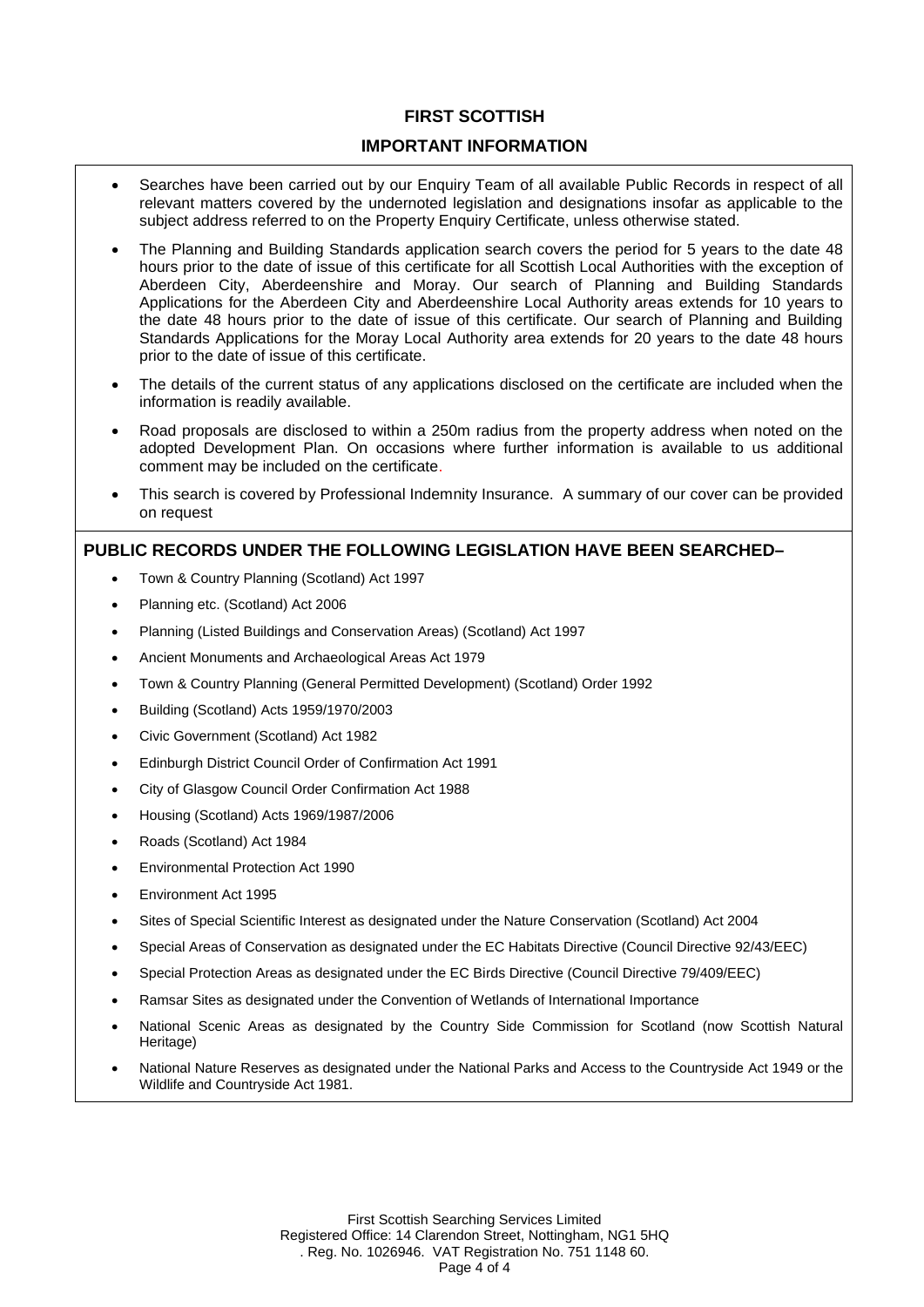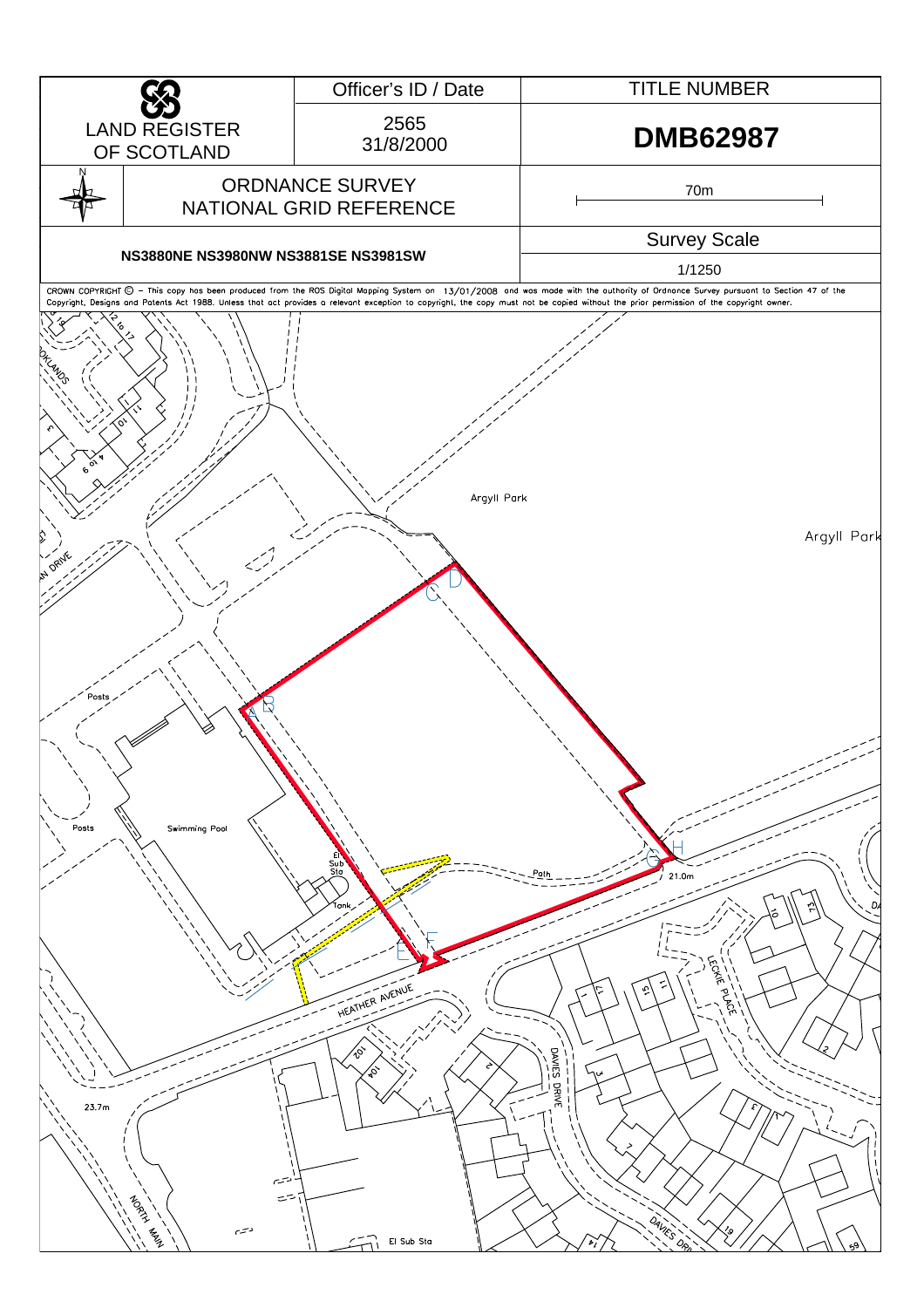

## **Title Information: DMB62987**

## **Search summary**

| Date/Time of search       | 07-03-2022 10:17:02 |
|---------------------------|---------------------|
| <b>Transaction number</b> | SCO-10609345        |
| User Reference            |                     |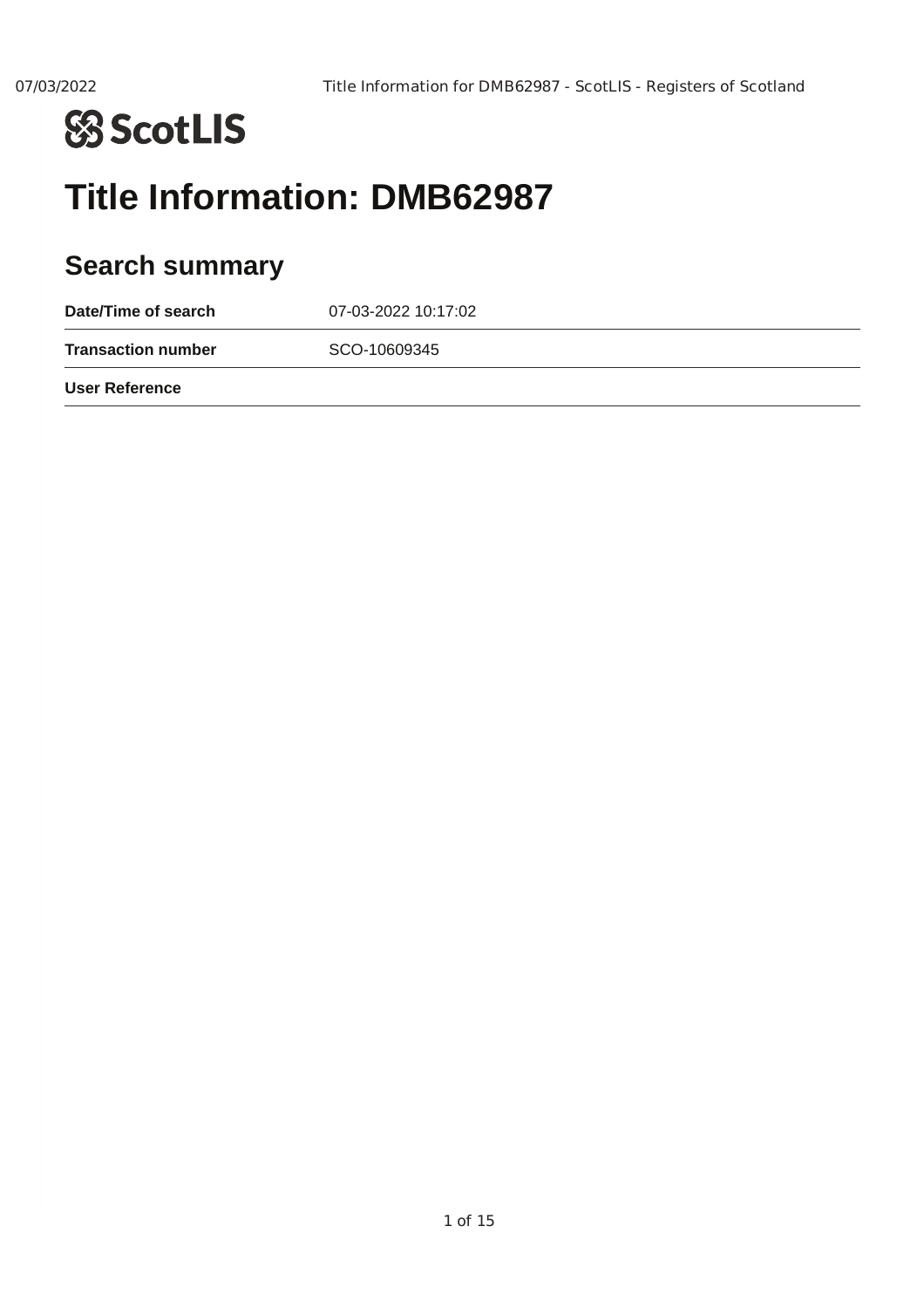## **Section A**

## **DMB62987**

#### Property

| Date of first registration  | 19-05-1998                                                                                                                                                                                                       |
|-----------------------------|------------------------------------------------------------------------------------------------------------------------------------------------------------------------------------------------------------------|
| Date title sheet updated to | 07-08-2017                                                                                                                                                                                                       |
| <b>Hectarage Code</b>       | 0                                                                                                                                                                                                                |
| <b>Real Right</b>           | <b>TENANCY</b>                                                                                                                                                                                                   |
| <b>Map Reference</b>        | <b>NS3880NE</b>                                                                                                                                                                                                  |
| <b>Title Number</b>         | DMB62987                                                                                                                                                                                                         |
| <b>Cadastral Unit</b>       | DMB62987                                                                                                                                                                                                         |
| <b>Sasine Search</b>        | 10128                                                                                                                                                                                                            |
| <b>Property address</b>     | HEATHER AVENUE, ALEXANDRIA                                                                                                                                                                                       |
| <b>Description</b>          | Subjects comprising the car parking on the north side of HEATHER<br>AVENUE, ALEXANDRIA edged red on the Title Plan; Together with a<br>servitude right of drainage shown by blue broken lines on the Title Plan. |

Short Particulars of the Lease under which the subjects are held

| <b>Entry</b><br><b>No</b> | <b>Parties</b>                                              | Date of Recording or<br>Registration | Term                         |
|---------------------------|-------------------------------------------------------------|--------------------------------------|------------------------------|
| $\mathbf{1}$              | West Dunbartonshire Council to<br><b>Acreground Limited</b> | Land Register 19-05-1998             | 40 years from 21<br>Jan 1998 |

This is a Copy which reflects the position at the date the Title Sheet was last updated. © Crown copyright 2022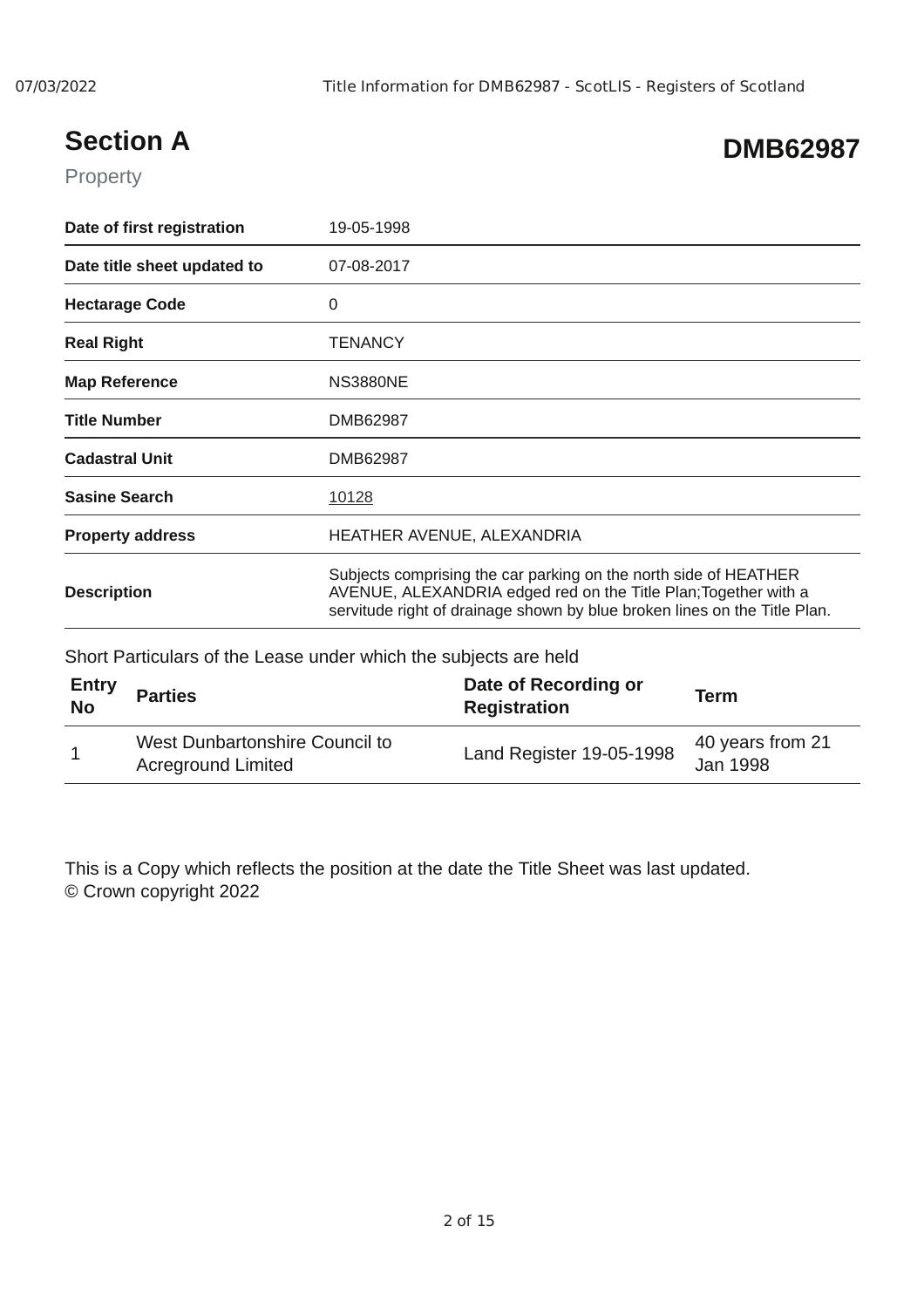## **Section B**

## **DMB62987**

Proprietorship

BARCLAY AND CO. PROPERTIES LIMITED a Company incorporated under the Companies Acts, (Company Number 10765557), and having its Registered Office at 129 Station Road, London, NW4 4NJ.

| <b>Entry number</b>  |                                                                                                                   |
|----------------------|-------------------------------------------------------------------------------------------------------------------|
| Date of registration | 07-08-2017                                                                                                        |
| Date of Entry        | 21-07-2017                                                                                                        |
| <b>Consideration</b> | £265,000 which sum is exclusive of Value Added Tax in respect of the<br>subjects in this Title and other subjects |

This is a Copy which reflects the position at the date the Title Sheet was last updated. © Crown copyright 2022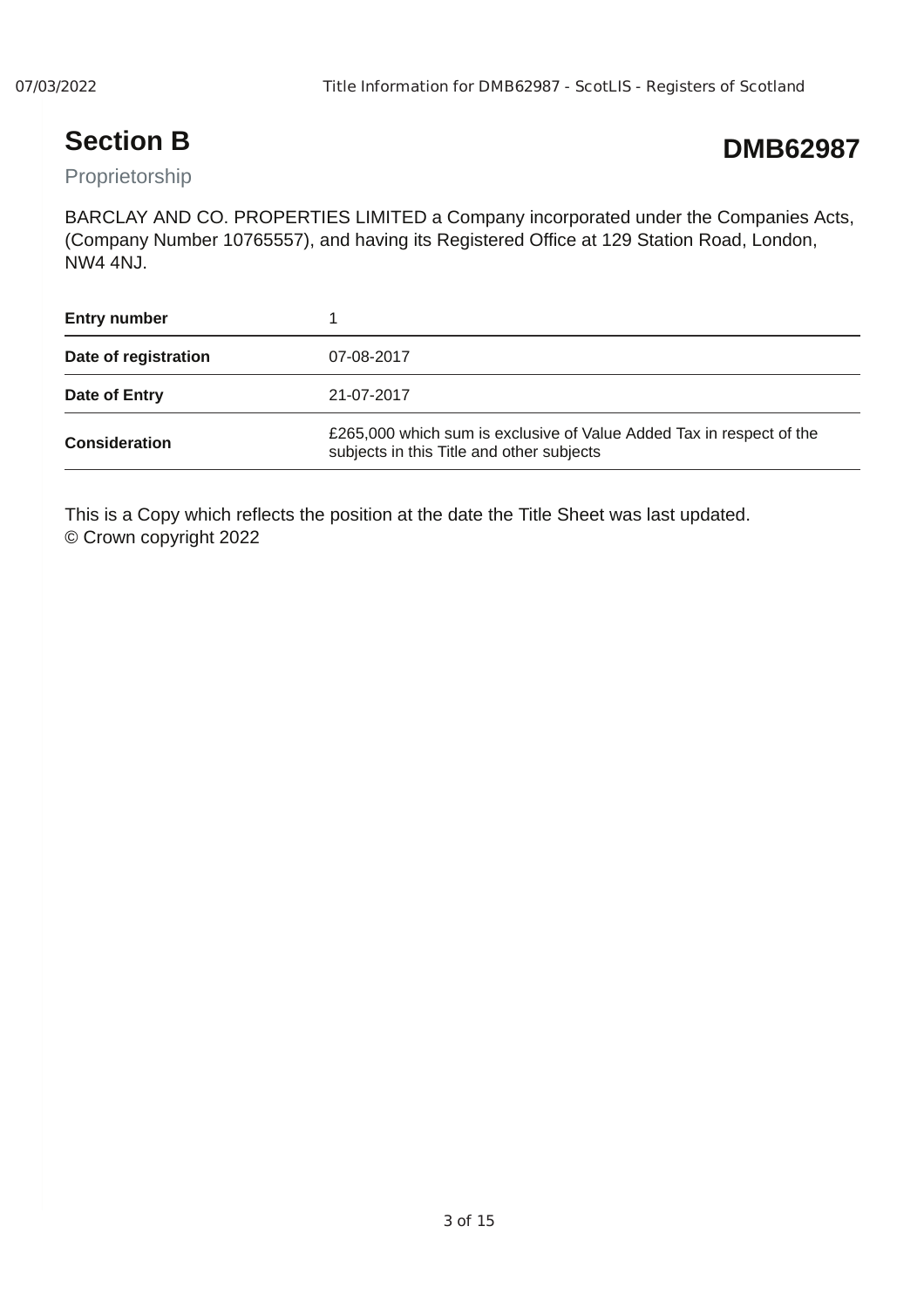## **Section C**

## **DMB62987**

**Securities** 

There are no entries.

This is a Copy which reflects the position at the date the Title Sheet was last updated. © Crown copyright 2022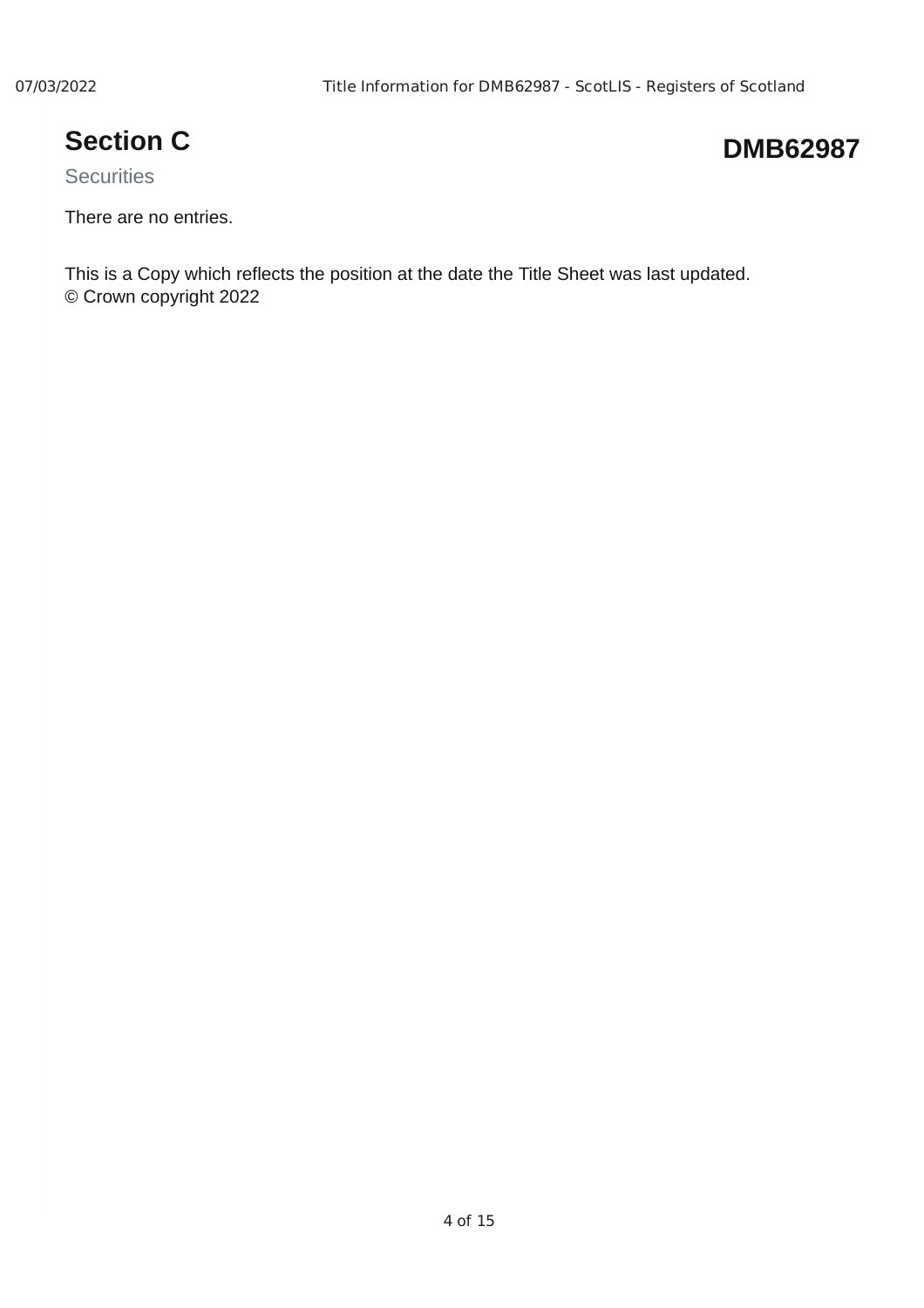## **Section D**

Burdens

Number of Burdens: 4

#### **Burden 1 Preamble**

Disposition by James Black to Vale of Leven District Council and their successors recorded G.R.S. (Dumbarton) 1 Aug. 1936 of 16.82 acres of ground forming part of the subjects in this Title contains the following burdens:

#### **Burden 2 Preamble**

Deed of Servitude containing Disposition by West Dunbartonshire Council (hereinafter referred to as "the Council") to Acreground Limited (hereinafter referred to as "the Dominant Proprietor") and its successors and assignees, registered 19 May 1998, of a heritable and irredeemable (except as aftermentioned) servitude right and tolerance (hereinafter referred to as "the Servitude Right") in, under, through and over the subjects tinted yellow on the Title Plan ("the Servitude Strip") for the purpose of laying down, constructing, inspecting, maintaining, protecting, using, replacing and removing or rendering unusable a pipeline and all necessary apparatus ancillary thereto for the transmission of drainage (all hereinafter collectively called "the Works") through 16.82 acres belonging to the Council ("the Council Land"), contains the following Schedule of burdens:

#### **Burden 3 Preamble**

Lease referred to in the Property Section by West Dunbartonshire Council to Acreground Limited and its assignees registered 19 May 1998 of:

#### **Burden 4 Preamble**

Assignation of the Lease in Entry I by Acreground Limited ("the Assignor") with consent, to MEPC Loch Lomond Limited ("the assignee") registered 8 Apr. 1999, contains the following burdens:

This is a Copy which reflects the position at the date the Title Sheet was last updated. © Crown copyright 2022

## **DMB62987**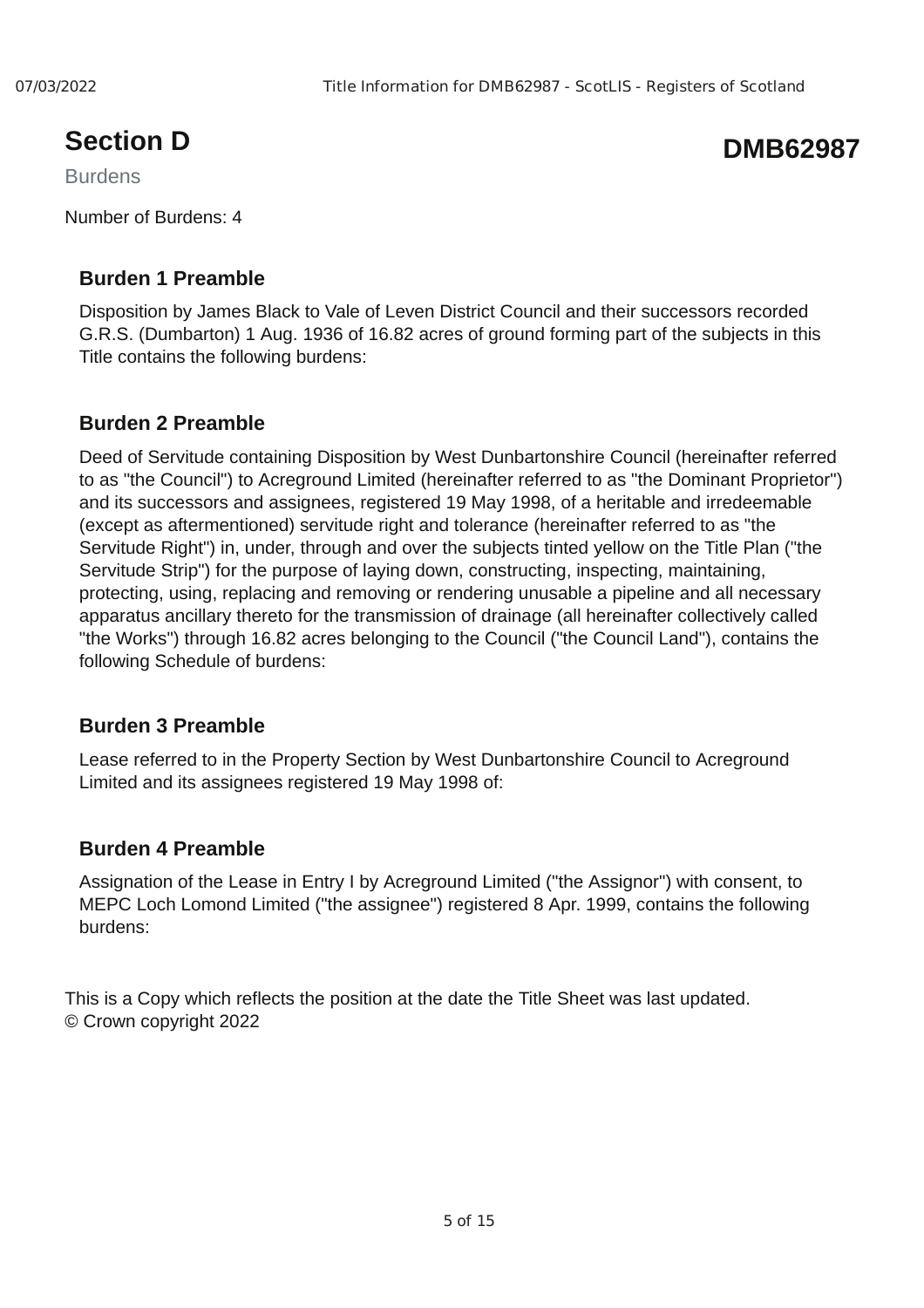## **Full Burdens**

#### **Burden 1**

Disposition by James Black to Vale of Leven District Council and their successors recorded G.R.S. (Dumbarton) 1 Aug. 1936 of 16.82 acres of ground forming part of the subjects in this Title contains the following burdens:

-

It is hereby specially provided and declared that the said area of ground hereby disponed shall be laid out and occupied by my said disponees and their foresaids as a public recreation ground and garden ground, such Recreation Ground being used for the practice and enjoyment of athletics and the playing thereon of any games, sports and pastimes, and so far as said area of ground is not used as a recreation ground as aforesaid the remainder of said area shall be laid out and occupied as ornamental or garden ground and the said area of ground shall be kept in good order and condition and shall be under the control and management of my said disponees and their foresaids as a public recreation and garden ground foresaid and remain open and inbuilt-upon in all time coming, except that my said disponees and their foresaids are empowered to erect thereon a pavilion and relative stands and offices suitable for the use and occupation of the said area of ground as a public recreation and garden ground foresaid and a dwellinghouse for a Park Superintendent or Groundsman and relative offices and when necessary to renew the same or rebuild upon the said area of ground buildings in substitution thereof, and the said area of ground shall be used and occupied solely as before provided for and for no other purpose and my said disponees and their foresaids shall be bound at their own expense to erect where necessary and thereafter maintain in good order in all time , fences of a suitable description around the said area of ground hereby disponed.

#### **Burden 2**

Deed of Servitude containing Disposition by West Dunbartonshire Council (hereinafter referred to as "the Council") to Acreground Limited (hereinafter referred to as "the Dominant Proprietor") and its successors and assignees, registered 19 May 1998, of a heritable and irredeemable (except as aftermentioned) servitude right and tolerance (hereinafter referred to as "the Servitude Right") in, under, through and over the subjects tinted yellow on the Title Plan ("the Servitude Strip") for the purpose of laying down, constructing, inspecting, maintaining, protecting, using, replacing and removing or rendering unusable a pipeline and all necessary apparatus ancillary thereto for the transmission of drainage (all hereinafter collectively called "the Works") through 16.82 acres belonging to the Council ("the Council Land"), contains the following Schedule of burdens:

**SCHEDULE** 

Index to Schedule

Condition 1:Exercise of Servitude Right

Condition 2:Reinstatement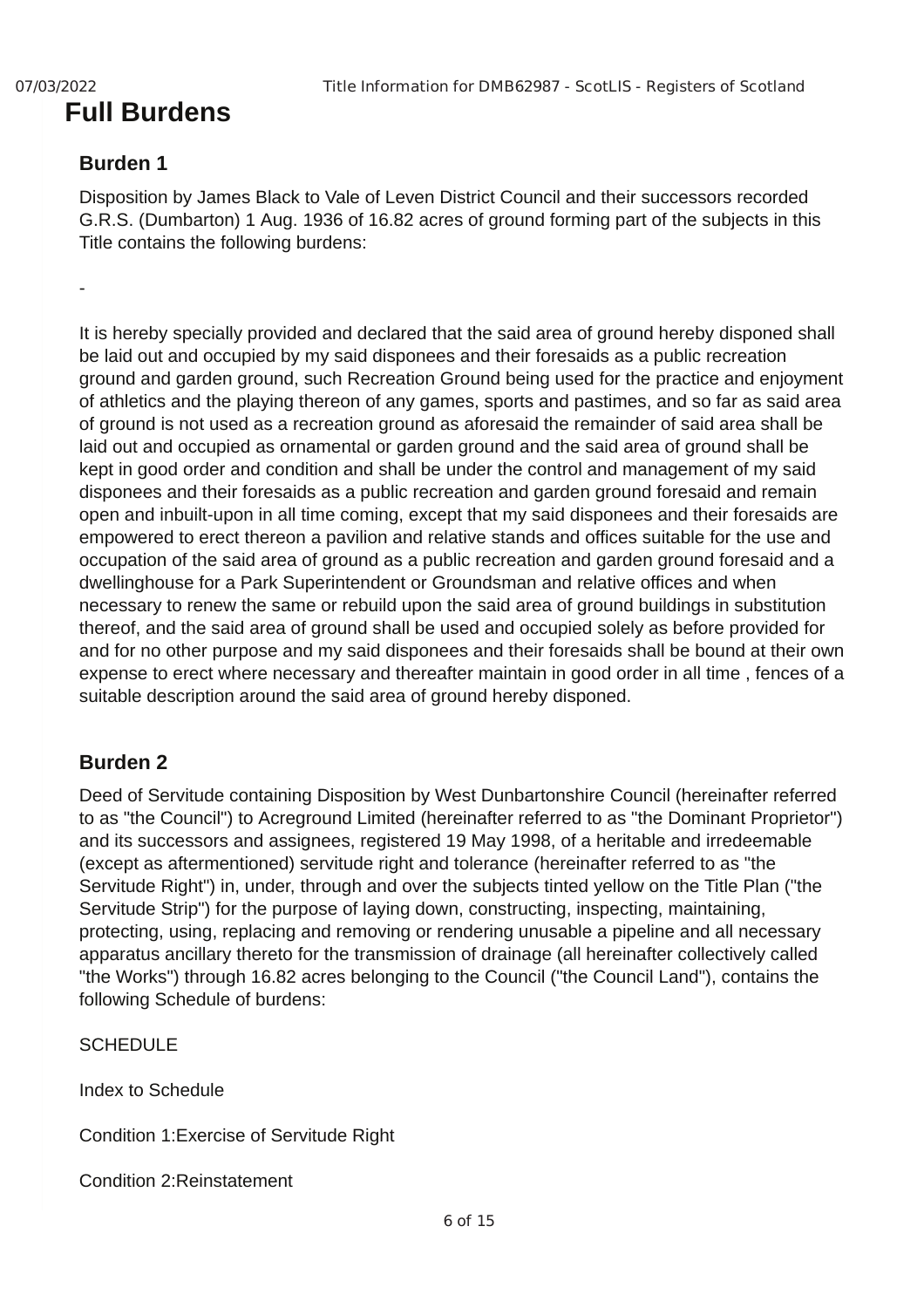| 07/03/2022 |
|------------|
|------------|

- Condition 3:Repair
- Condition 4:Indemnity re Repair
- Condition 5:Indemnity General
- Condition 6:Rates
- Condition 7:Diversion/Compensation
- Condition 8:Fences
- Condition 9Dykes and Walls
- Condition 10:Hedges
- Condition 11:Use of Private Roads and Working Spaces
- Condition 12:Fossils and other Articles of Value
- Condition 13:Trial Borings
- Condition 14:Notice and Programme of Work
- Condition 15:Record of Condition
- Condition 16:Supervision of Work
- Condition 17:Protection
- Condition 18:Minerals
- Condition 19:Compensation
- Condition 20:Expenses
- Condition 21:Interim Payments
- Condition 22:Transfer of Works
- Condition 23:Additional Safeguards for Council and Occupiers
- Condition 24:Inspection and Maintenance
- Condition 25:Explosives
- Condition 26:Other Servitudes/Wayleaves
- Condition 27:Title Conditions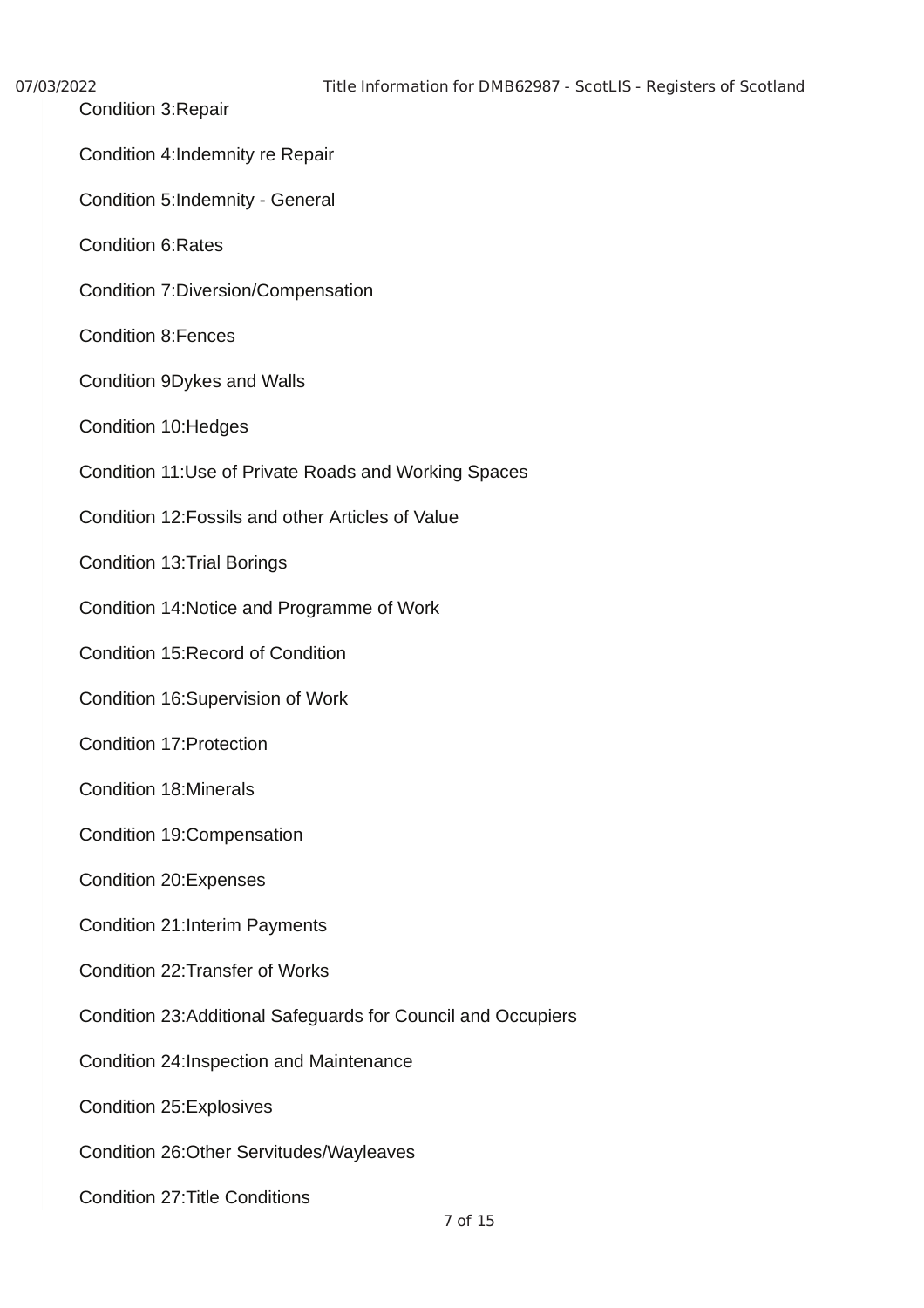Condition 28:Consents

Condition 29:Noise and Disruption

Condition 30:Hazardous Substances

Condition 31:No transfer or liability

Condition 32:Arbitration

Condition 33:Notices

(One) in exercising the servitude right the Dominant Proprietors shall take all reasonable precautions to avoid obstruction to or interference with the use of the Council Land and damage or injury thereto;

(Two) the Dominant Proprietors shall arrange for prompt reinstatement of the Council Land and shall so far as reasonably practicable, make good to the Council's reasonable satisfaction all damage or injury to the Council Land caused by the exercise by the Dominant Proprietor of the Servitude Right (and shall reimburse to the Council any other proper and reasonable costs incurred by the Council which are attributable to the construction or position of the Works and shall make full compensation to the Council in respect of any such damage or injury in so far as the same shall not be made good as aforesaid to the reasonable satisfaction of the Council. In the event that reinstatement works instructed by the Council are not carried out to its reasonable satisfaction within a reasonable time the Council reserve the right to undertake the necessary reinstatement works the costs of which will be reimbursed by the Dominant Proprietors to the Council on request.

(Three) the Dominant Proprietors shall, so far as reasonably practicable and so long as the Servitude Right is used for or in connection with the transmission or storage of sewage or other materials as aforesaid and until the said pipes are adopted by the relevant Public Authority as public, keep the said Works in proper repair and condition and upon abandonment of the said Works or any part thereof, notification whereof shall be given to the Council by the Dominant Proprietor, render the same permanently safe and on so doing the servitude right shall be deemed to be discharged the Dominant Proprietor thereafter having no rights or obligations in respect of the said works or part thereof in the Council Land;

(Four) unless and until the Works are adopted by the relevant Public Authority as public, the Dominant Proprietor shall keep the Council indemnified against all actions, claims or demands arising by reason of the exercise of the servitude hereby granted or by failure to keep the said Works in proper repair and condition as aforesaid;

(Five) unless and until the Works as adopted by the relevant Public Authority as public the Dominant Proprietor shall keep the Council indemnified against all loss, damage, claims, demands, costs and expenses which may arise or be incurred by virtue of any damage or destruction of the Works aforesaid or any apparatus or equipment attached thereto or used in connection therewith or any escape of any material whatsoever from the said Works or any such apparatus or equipment as aforesaid;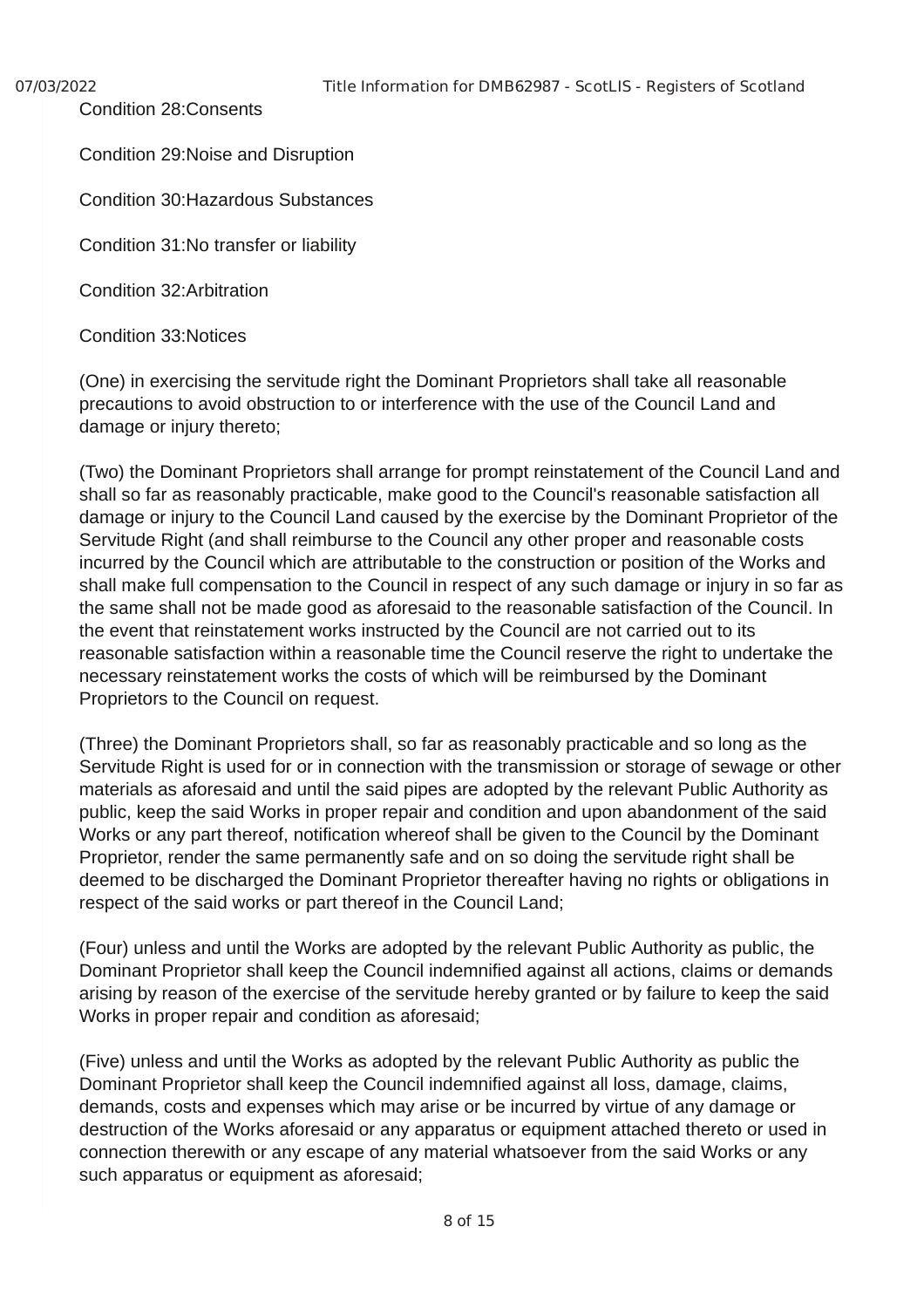07/03/2022 Title Information for DMB62987 - ScotLIS - Registers of Scotland (Six) the Dominant Proprietor shall pay all public rates and taxes which may be imposed in respect of the said Works or the Servitude Right;

(Seven) If at any time the Council (or a Developer) obtains planning permission for the development within the meaning of the Town and Country Planning (Scotland) Act 1997 of any land ("the Development") affected by the Works but the same is prevented or is rendered uneconomic in the sole judgement of the Council by reason of the existence of the Servitude right or planning permission for the development is refused by reason of the existence of the Servitude Right then the Council shall give written notice to the Dominant Proprietor stating that it requires the diversion of the works or part thereof whereupon the Dominant Proprietor shall elect, by notice in writing to be delivered to the Council within four weeks of the receipt of the Council's written notice, either:-

(i) to divert the works or part thereof at the sole cost of the Dominant Proprietor along such route within the said Council Land as shall be agreed between the Council and the Dominant Proprietor or, failing agreement, as shall be determined by an arbiter as provided for at Condition 35 hereof as being the route which will enable the Council or a Developer to proceed with the Development in the from submitted for planning permission with no pecuniary or any other loss being incurred by the Council resulting from the existence of the Works as diverted. The diversion works shall be completed within such timescale as shall be determined by the Council acting reasonably and notified in writing to the Dominant Proprietor. Declaring that -

(a) no consideration shall be payable by the Dominant Proprietor to the Council on a diversion of the works or parts thereof but for the avoidance of doubt the Dominant Proprietor shall make reasonable compensation to the Council any person or organisation having a tenancy, licence or other right of occupancy in the Council Land ("any Occupiers") of the land affected by the Works in respect of any loss of profit or disturbance or damage to crops (if any) resulting from the diversion and the Dominant Proprietor shall make good any damage to the surface of the land affected by the Works to the Council's reasonable satisfaction;

(b) prior to the diversion works taking place the Dominant Proprietor and all other necessary parties shall surrender the Servitude Right hereby granted and enter into a further Deed of Servitude identical in terms to the Servitude Right surrendered;

or

(ii) to pay to the Council such compensation as shall be agreed between the parties hereto or failing agreement as determined by an arbiter as provided for at Condition 35 hereof for the loss of the value of any part of the Council's land by reason of the restriction of development due to the position of the Works or exercise of the Servitude Right and that within such timescale as shall be determined by the Council acting reasonably declaring that in connection with the calculation of such compensation-

(a) the Council shall furnish all such particulars in relation thereto as the Dominant Proprietor may reasonably require,

(b) there shall be deducted from any such compensation an amount equal to any sum previously so paid or payable by virtue of the provisions of this clause in respect of same.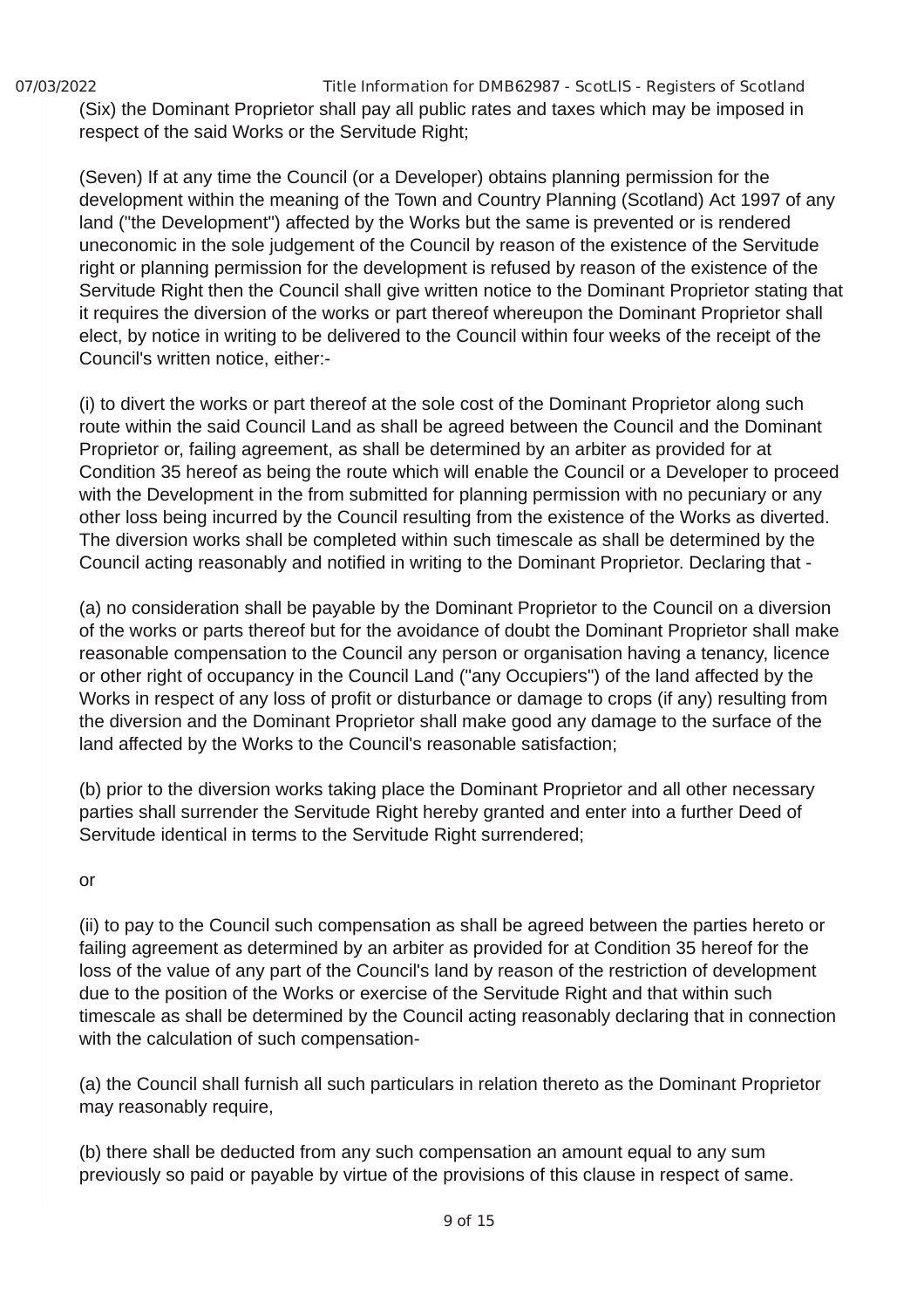07/03/2022 Title Information for DMB62987 - ScotLIS - Registers of Scotland In both cases (i) and (ii) above the Dominant Proprietor shall pay to the Council on request reasonable Surveyors and legal costs and outlays.

For the avoidance of doubt any dispute arising out of the provisions of this clause shall be referred to arbitration in the manner hereinbefore provided by Clause 35 and subject to same provisions.

Eight The Dominant Proprietor shall, during construction of the pipeline, and before staring any work in any area, fence off Council land with such fences as the Council may reasonably require and take all other necessary measure to prevent injury or damage to members of the public. The Dominant Proprietor shall, at its own expenses, maintain any such fences in good repair condition from the date of erection until such time as reinstatement of the land has been completed. The Dominant Proprietor shall then remove the fences at its own expense, unless otherwise agreed between the parties hereto.

(Nine) Restoration of dry-stone dykes and other walls will be carried out by skilled tradesmen employed by the Dominant Proprietor to the complete satisfaction of the Council.

(Ten) Where hedges are destroyed or damaged by the exercise of the Servitude Right the Council if it so elects will be entitled at the expense of the Dominant Proprietor either to replant the hedge so destroyed or damaged and to require protective fencing to be erected and maintained until the replanted hedge is reasonably established or to replace the hedge with such fencing as it may reasonably decide is appropriate

(Eleven) The Dominant Proprietor will provide appropriate and adequate crossings over the open Works where the Works intersects roads, drives, paths, etc and if necessary, will provide alternative accesses for the Council and any Occupiers, any other person entitled to use such roads, drives, paths, etc. The Dominant Proprietor will be responsible for ensuring that all persons employed in connections with the Works keep to agreed roads, routes and working areas and when going to and from work the workmen will be conveyed by lorry to the Works or as near thereto as possible. In cases where there is doubt as to what weight can safely be carried on roads and bridges, the question will be referred for determination to a qualified road surveyor of the Council. All damage arising from the use by the Dominant Proprietor or roads, paths bridges, working areas etc will be reinstated and the Dominant Proprietor shall provide and lay tarmac, asphalt, concrete, hardcore, bottoming etc as required in reinstatement and in particular the assessment of damage to roads and bridges which had been used by vehicles will take account of invisible damage to road and bridge foundations, compression and side thrust to the detriment of bridges, roadside walls, fences, hedges, etc.

(Twelve) During the course of the Works and the exercise of the Servitude Right by the Dominant Proprietor, fossils, coins or other articles of value may be discovered. Such objects are the property of the Council and the Dominant Proprietor shall immediately advise the Council of such discovery. The Dominant Proprietor will comply with the requirements of the Council with respect to such objects.

(Thirteen) Any trial borings to be made by the Dominant Proprietor or its contractors prior to the commencement of the Works will be carried out at times to be agreed with the Council and any Occupiers; these borings will be made with as little disturbance as is reasonably practicable.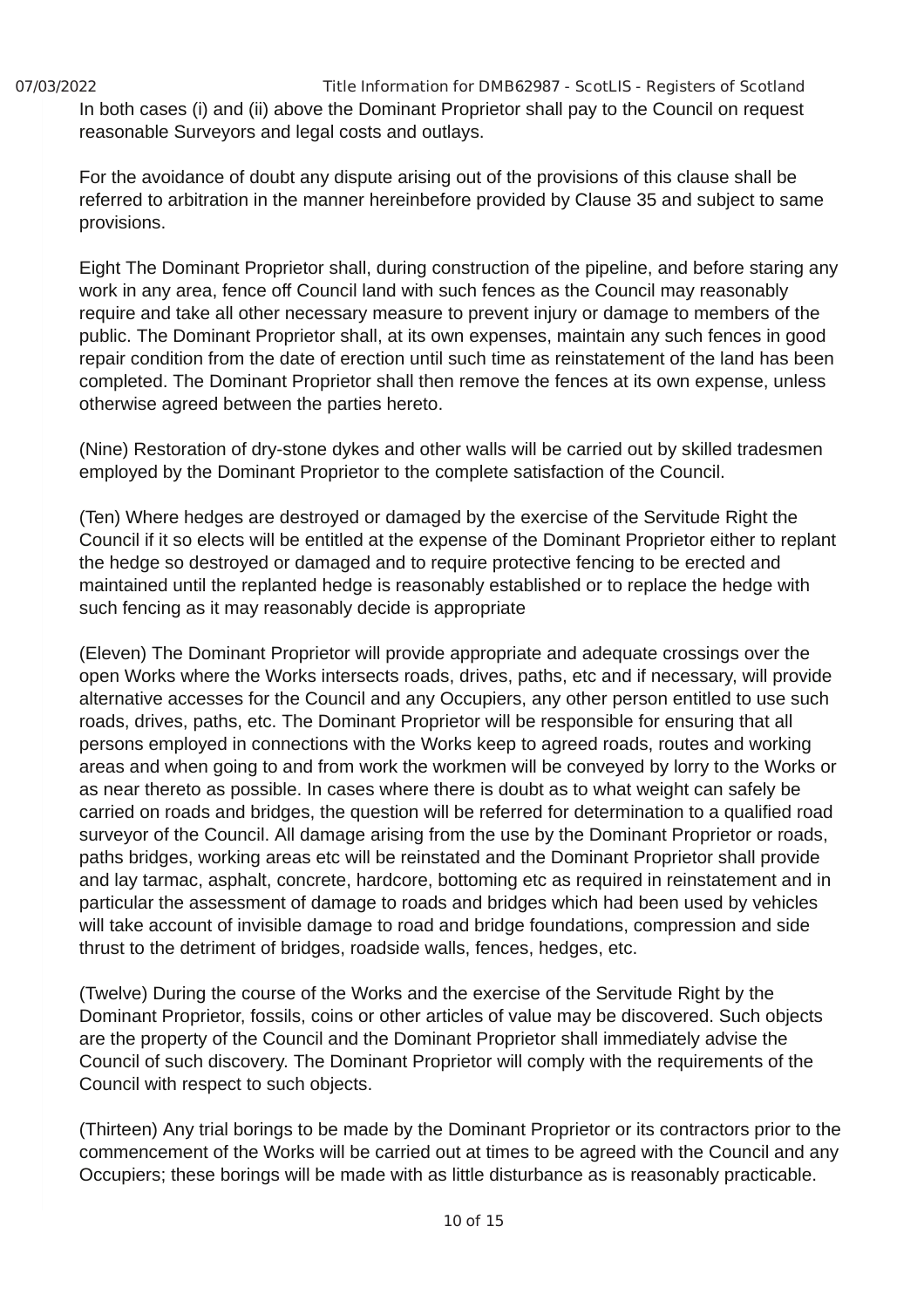07/03/2022 Title Information for DMB62987 - ScotLIS - Registers of Scotland (Fourteen) By its execution hereof the Council acknowledges that they have received details and have approved the works and that the works will commence following execution of this deed. The Dominant Proprietor's Resident Engineer or other authorised local representative will immediately advise the Council and any Occupiers of any alterations in the programme of work.

(Fifteen) Before the works are begun the Dominant Proprietor shall, if required by the Council or any Occupiers, prepare and provide the Council with, at the Dominant Proprietor's own expense, a written record of the condition of the Council Land (Schedule of Condition) for agreement with the Council and any Occupiers prior to the Works commencing.

(Sixteen) The Works throughout will be carried out under the direct supervision of the Dominant Proprietor who will be responsible (a) for appointing a sufficient number of local representatives authorised to maintain contact with Council and any Occupiers of land and deal with any complaint arising and (b) for notifying Council and any Occupiers of land of the identity, address and telephone number of the appropriate representatives. The Dominant Proprietor will accept responsibility and will be liable for the actions of the contractors, their Sub-Contractors, agents, licensees, all persons employed in connection with the Works and all persons whomsoever acting with the knowledge or permission or under the authority of the Dominant Proprietor and all negotiations or approaches by the Council or any Occupiers shall be conducted with the Dominant Proprietor through its local representative.

(Seventeen) All buildings, structures, water pipes or any other drainage or service media on, in or under Council Land and adjoining land which may be detrimentally affected by the Works (other than pipes, cables or like apparatus or any structures laid or constructed in the land by third parties after construction of the pipeline) shall be located and adequately protected by the Dominant Proprietor.

(Eighteen) If at any future time the existence of the Works prevents the extraction of minerals, the mineral owner and the royalty owner shall be entitled to compensation for their loss from the Dominant Proprietor.

(Nineteen) Any compensation due to the Council or any Occupiers shall become payable within one calendar month after written lodgement of the Council's or any Occupiers' claims on any part, thereof, and interest shall be payable on the compensation due from the date of such written lodgement until the compensation is paid in full at five per cent over Bank Base Rate of the Bank of Scotland or other equivalent Bank for the time being, provided that should the Dominant Proprietor settle the Council's or any Occupiers' claims within the calendar month as aforesaid there will be no liability to pay interest as aforesaid. In calculating any interest to be paid there shall be taken into account payments to account which the Dominant Proprietor has made.

(Twenty) The Dominant Proprietor shall pay to the Council on demand the whole costs, expenses and outlays (including without prejudice to the foregoing generality all proper and reasonable legal and professional costs and fees) reasonably incurred by the Council.

(a) in relation to the negotiation and preparation of this Deed of Servitude and also inclusive of all (if any) stamp duties and registration dues in relation to the Deed of Servitude and any Minute of Amendment affecting the Deed of Servitude;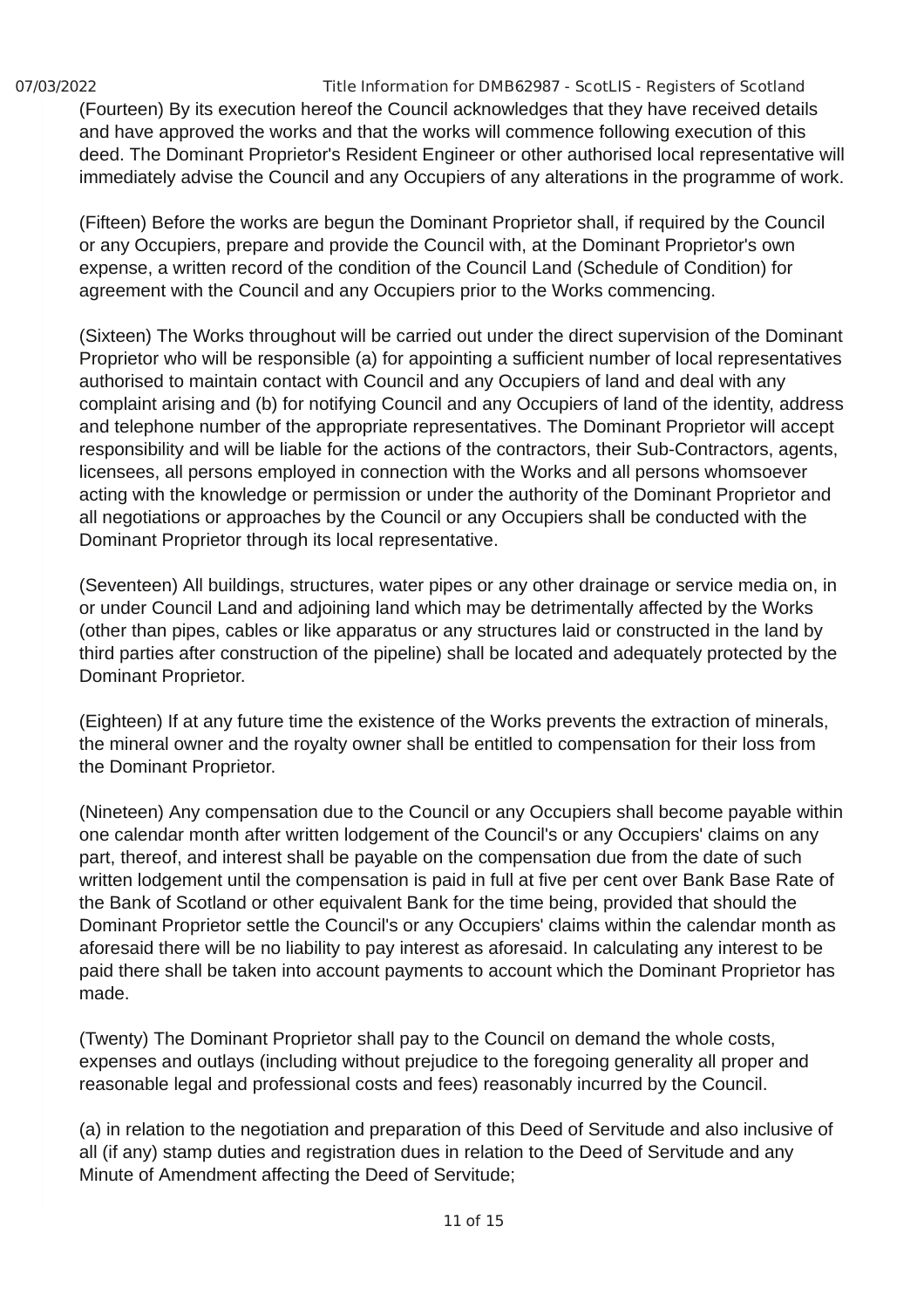07/03/2022 Title Information for DMB62987 - ScotLIS - Registers of Scotland (b) in respect of any application for consent or approval required by this Deed of Servitude whether granted or not:

(c) in the preparation and service of all notices and schedules relating to deficiencies of repair or requiring the Dominant Proprietor to remedy a breach of any of its obligations under this Deed of Servitude;

(d) in the preparation and service of a Schedule of Dilapidations at the expiry of the Servitude Right;

(e) in procuring the remedy of any breach of an obligation of the Dominant Proprietor any sum payable or reimbursable by the Dominant Proprietor to the Council under this Deed of Servitude from a date being 14 days after payment is demanded by or on behalf of the Council until payment is actually made by the Dominant Proprietor but nothing contained in this subclause shall entitle the Dominant proprietor to withhold or delay payment of any sum foresaid nor prejudice the other rights or remedies of the Council arising from failure by the Dominant proprietor to make punctual payment of any instalment of rent or other such sum.

For the avoidance of doubt in each of the aforesaid obligations contained in clause 21 it is a material condition hereof that payment by the Dominant Proprietor is made timeously.

(Twenty-one) Where the precise amount of any items of compensation payable to the Council or any Occupiers cannot be fully determined within three months of making a claim therefor if required by the Council to do so the Dominant Proprietor will forthwith thereafter and without prejudice to the final settlement of the matter make such payment to account as the Council considers to be the proper amount attributable to that item.

(Twenty-two) Upon any transfer of the Works to any party the Dominant Proprietor will ensure that all its obligations hereunder in respect thereof will be transferred to the party to whom any transfer is made.

(Twenty-three) Except in the case of emergency or where necessary to safeguard the Works.

(a) the Works shall normally cease to work but, in the event of work continuing beyond dusk, any Occupiers shall be notified in advance;

(b) as far as is practicable the minimum amount of pipeline trench will be open at any one time; and all reasonable measures shall be taken to ensure the safety of members of the public.

(Twenty-four) The Dominant proprietor at the request of the Council shall give written notice to the existence and approximate location of the Works to any third party, prior to such third party carrying out any operation on land affected by the pipeline ("third party" includes but is not limited to any employee of the Council, any contractor, licensee or agent of the Council or any person whatsoever acting with the knowledge or the permission of or under the authority of the Council).

Where a third party (not being an employee, contractor licensee or agent of the Council or acting under the authority of the Owner) proposed to carry out any operation on land affected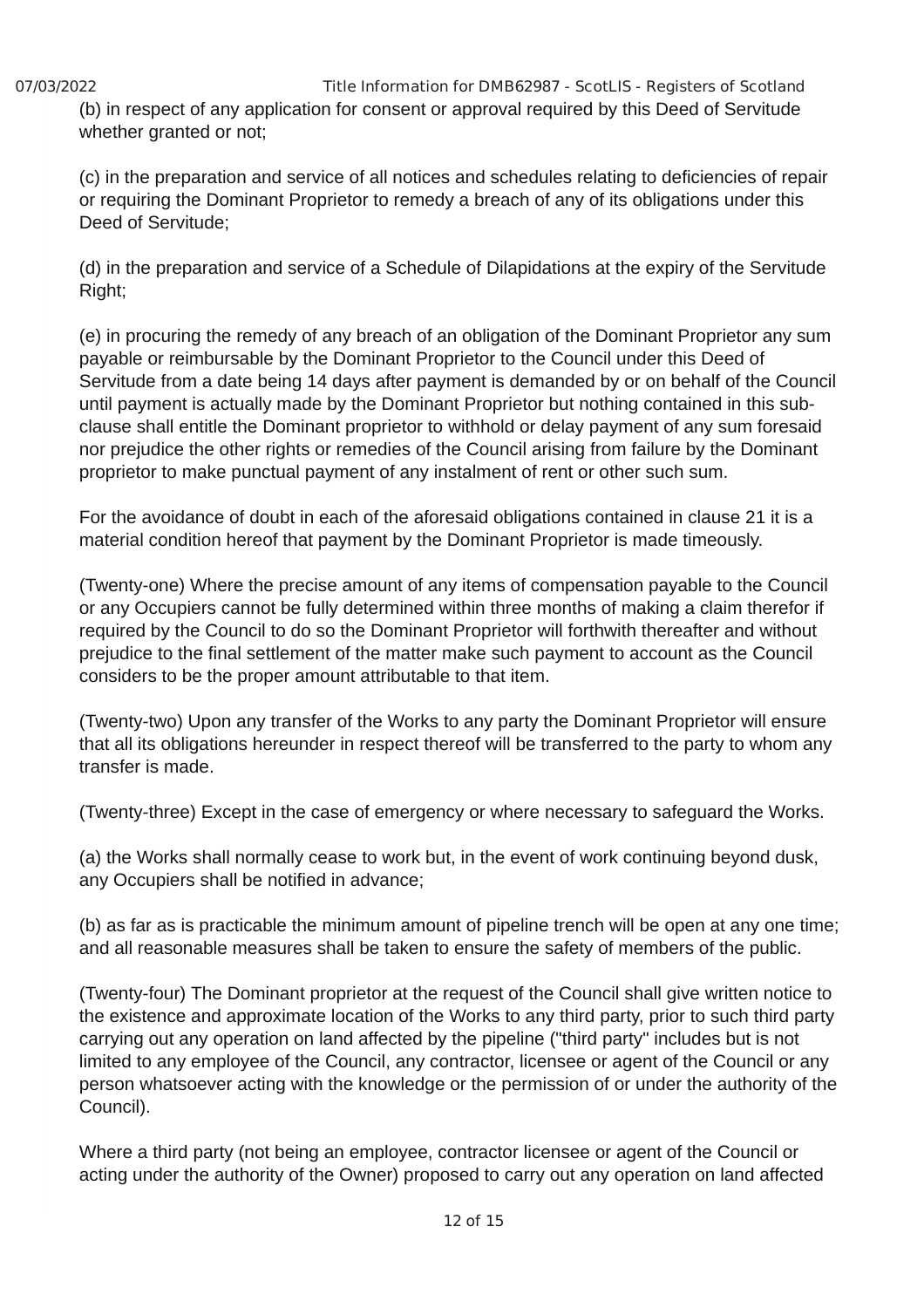07/03/2022 Title Information for DMB62987 - ScotLIS - Registers of Scotland by the Works, the Council shall when said proposals become known to him, give notice of said proposals to the Dominant Proprietor.

If the Works are accidentally damaged by the Council or by any of its employees, or by any contractor, licensee or agent of the Council or by any other person whatsoever acting with the permission of or under the authority of the Council while engaged in carrying out any operation on the said land, the Council shall bear the cost of the repairs or renewals of the Works and the subsequent restoration of the Council Land.

(Twenty-five) if the Dominant Proprietor propose to use explosives, regulations regarding their storage and use shall be strictly observed, and agreement shall be obtained from the Council, any Occupiers, Statutory Authorities and all others affected concerning their use and the timing of blasting operations. Once the works are operational, blasting by the Council or any Occupiers within one hundred yards of the Works may be prohibited and reasonable compensation for additional expense incurred by the Council or any Occupiers by reason of any prohibition will be payable. Notice of intention by the Council or any Occupiers shall be given to the Dominant Proprietor and the Dominant Proprietor shall have the options available to it in Condition Seven, mutatis mutandis.

(Twenty-six) The Servitude right is granted under burden of any other servitudes, rights of way and wayleaves whether or not formally constituted including those for the laying and maintaining of sewers, drains, culverts, pipes, cables, telegraph and telephone poles, wires or stays that may exist in, on or over the Council Land.

(Twenty-seven) The Servitude Right is granted inter alia under and subject to the whole real burdens and conditions contained in the Council's title thereto and the Dominant Proprietor shall be deemed to have satisfied themselves that there are no restrictions affecting the Council land prejudicial to their proposed use thereof.

(Twenty-eight) The Dominant Proprietor shall be solely responsible for obtaining all planning and other consents and shall serve all such Notices as may be necessary for their exercise of the Servitude Right.

(Twenty-nine) The Dominant Proprietor shall use all reasonable endeavours to keep noise and disruption to a minimum when carrying out the Works.

(Thirty) The Dominant Proprietor shall not keep, leave or store upon the Council land any substances of a noxious or hazardous nature.

(Thirty-one) The Dominant Proprietors' liability in terms hereof shall not be transferable to any contractor, servant or agent employed for the purpose of carrying out the Works.

(Thirty-two) Any dispute arising hereunder shall be determined in default of agreement by a single arbiter to be agreed upon between the parties hereto or failing agreement to be appointed on the application of either party (after notice in writing to the other party) by the Chairman of the Scottish Branch of the Royal Institution of Chartered Surveyors and the provisions of the Arbitration (Scotland) Act, 1894 and of any statutory modification or reenactment thereof for the time being in force shall apply to any such reference and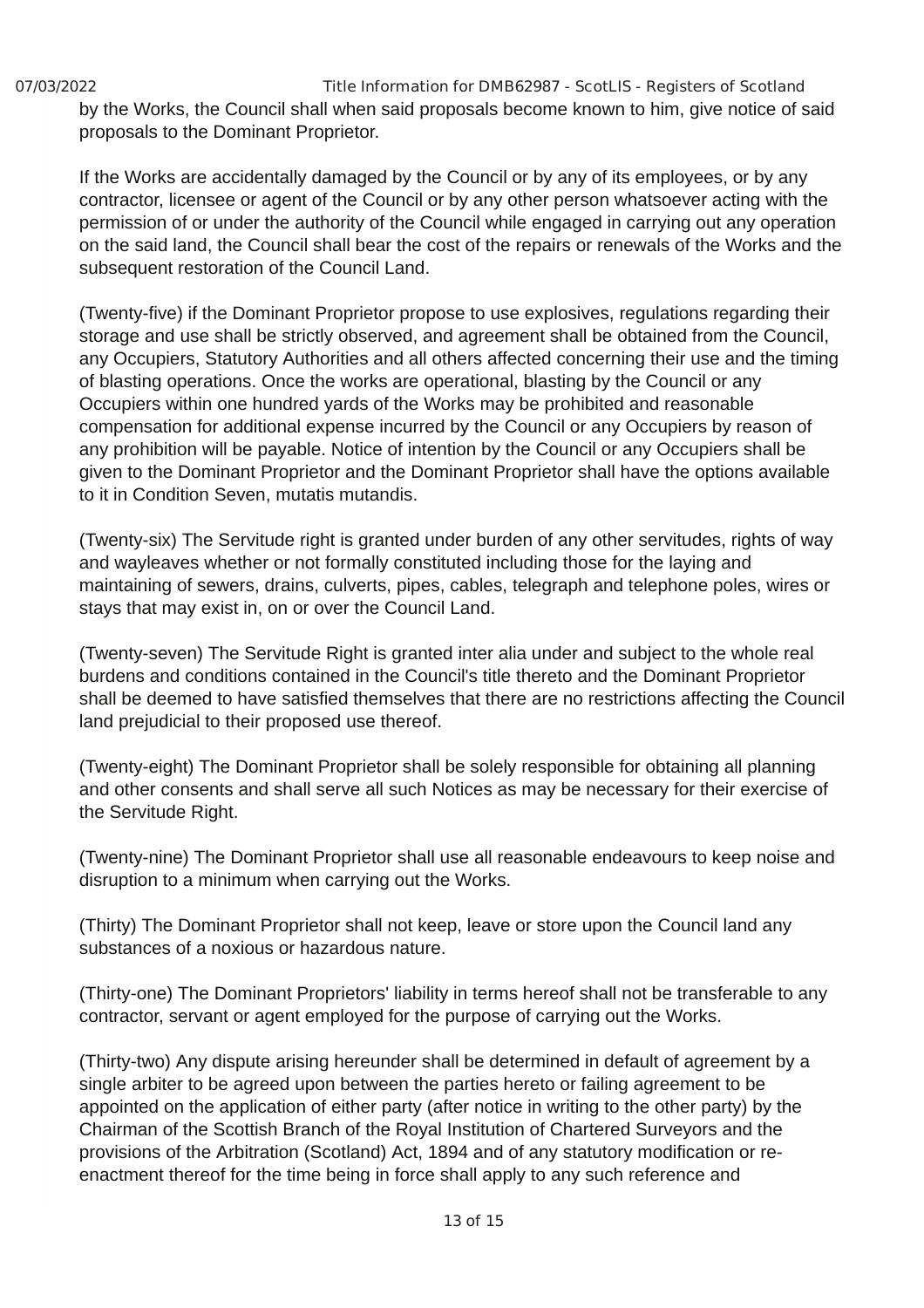07/03/2022 Title Information for DMB62987 - ScotLIS - Registers of Scotland determination and for the avoidance of doubt the costs of the arbitration shall be borne by the parties in such manner as shall be determined by the Arbiter.

(Thirty-three) (a) Except as required elsewhere all Notices between the parties with respect to any of the provisions of this Agreement shall be addressed to the Council's Manager, Legal and Administrative Services Department or the Dominant Proprietor as the case may be and sent or delivered to the addresses set out in the Deed and, in all events to such other address as may be notified in writing in terms hereof by the parties for the purpose of this Clause, by prepaid first class recorded delivery post; or by cable, telex, facsimile transmission or other electronic means of written communication with immediate issuance of copy of said Notice by first class recorded ordinary post and notwithstanding the foregoing the Council shall use reasonable endeavours to send a copy of the said Notice to the Dominant Proprietor as its Head Office without undue delay.

(b) Notices which are sent or dispatched as set out below shall be deemed to have been received by the addresses at the time stated:-

By hand - the date of Receipt. By Post - two business days after despatch. By cable - one business day after despatch. By telex, facsimile transmission or other electronic means of written communication - the close of business of the addressee on the Business Day next following the day on which the Notice has been sent.

(c) In proving service by post it shall only be necessary to prove that the communication was contained in an envelope which was duly addressed, stamped and posted by first class, registered or first class recorded delivery post. In proving service by cable, telex, facsimile transmission or other electronic means of written communication, proof of service will be accepted on proof of posting of the said copy Notice.

(d) In the event of emergency either party may give notice required orally to the other party as appropriate for the time being which notice shall in such case be effective immediately provided that within four hours thereafter such notice is confirmed in writing and signed on behalf of the issuing party by the relevant party as appropriate and served on the receiving party as aforesaid.

#### **Burden 3**

Lease referred to in the Property Section by West Dunbartonshire Council to Acreground Limited and its assignees registered 19 May 1998 of:

#### COPY IN CERTIFICATE

Note 1: The points marked A to B, C to D, E to F, G to H shown green on the plan annexed to said Lease have been referenced in blue on the Title Plan.

Note 2; The foregoing Lease was executed after 1 Sep. 1974 and is subjects to the provisions of Part II of the Land Tenure Reform (Scotland) Act 1974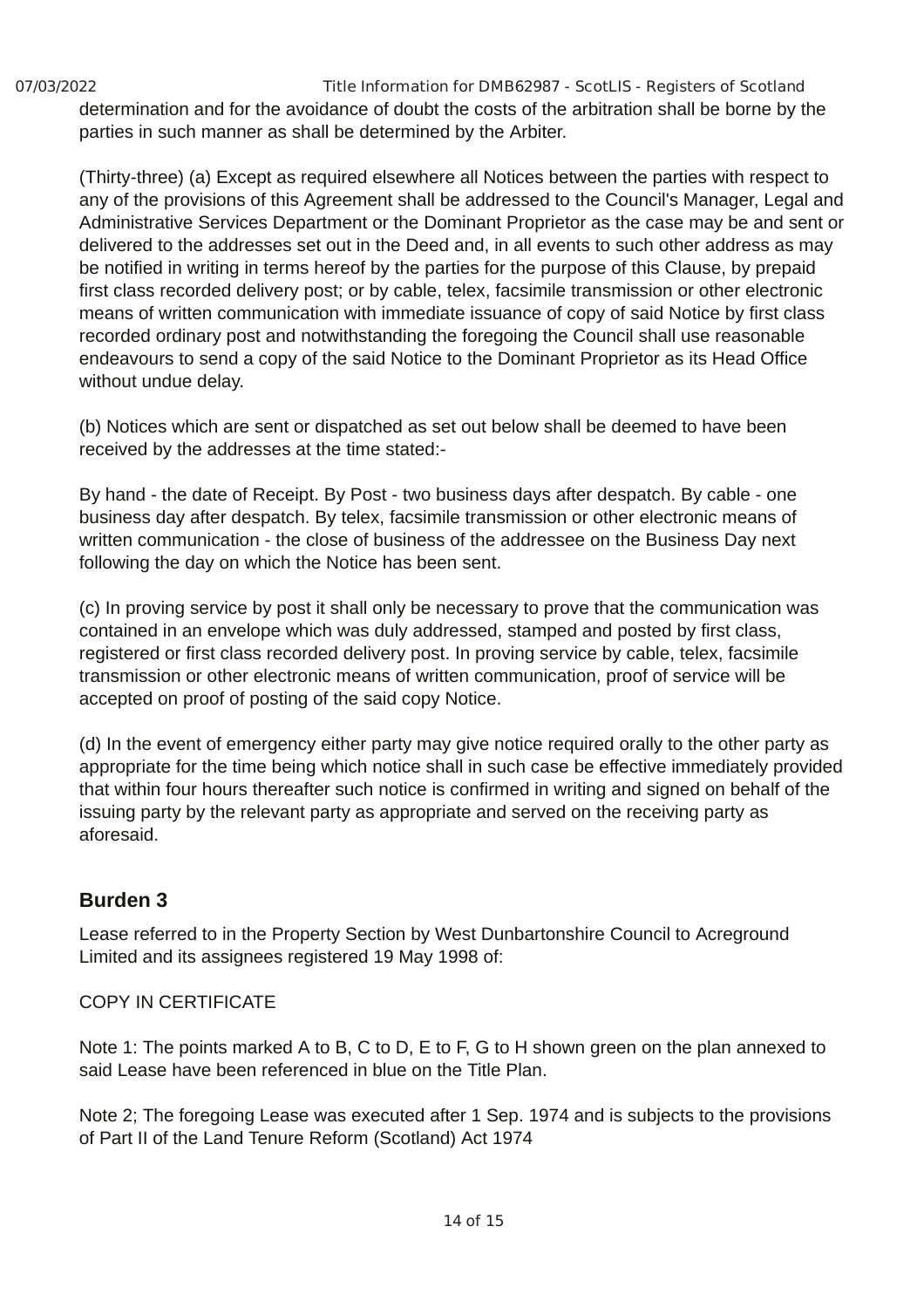#### **Burden 4**

Assignation of the Lease in Entry I by Acreground Limited ("the Assignor") with consent, to MEPC Loch Lomond Limited ("the assignee") registered 8 Apr. 1999, contains the following burdens:

-

The Assignor binds itself to free and relieve the Assignee of and from all obligations of the tenant under the Lease in Entry 3 due up to the period prior to 26 Mar. 1999. Declaring that the Assignee shall be bound by their execution hereof to pay the rent and implement all other obligations of the tenant under the said Lease after 26 Mar. 1999. Notwithstanding any inference to the contrary which may be contained in the foregoing provisions, it is hereby specifically provided that the Landlords may, at their sole discretion, seek to recover all or any sums due as at 26 Mar. 1999 or require implementation of any other obligations outstanding in terms of the Lease in Entry 3 as at 26 Mar. 1999, jointly and severally against the Assignor and the Assignee but that without prejudice to any right of relief which the Assignee may have against the Assignor and any other antecedent breach of the said Lease; And except insofar as hereby varied the whole terms of the said Lease will continue in full force and effect and be binding upon the Landlord and the Assignee.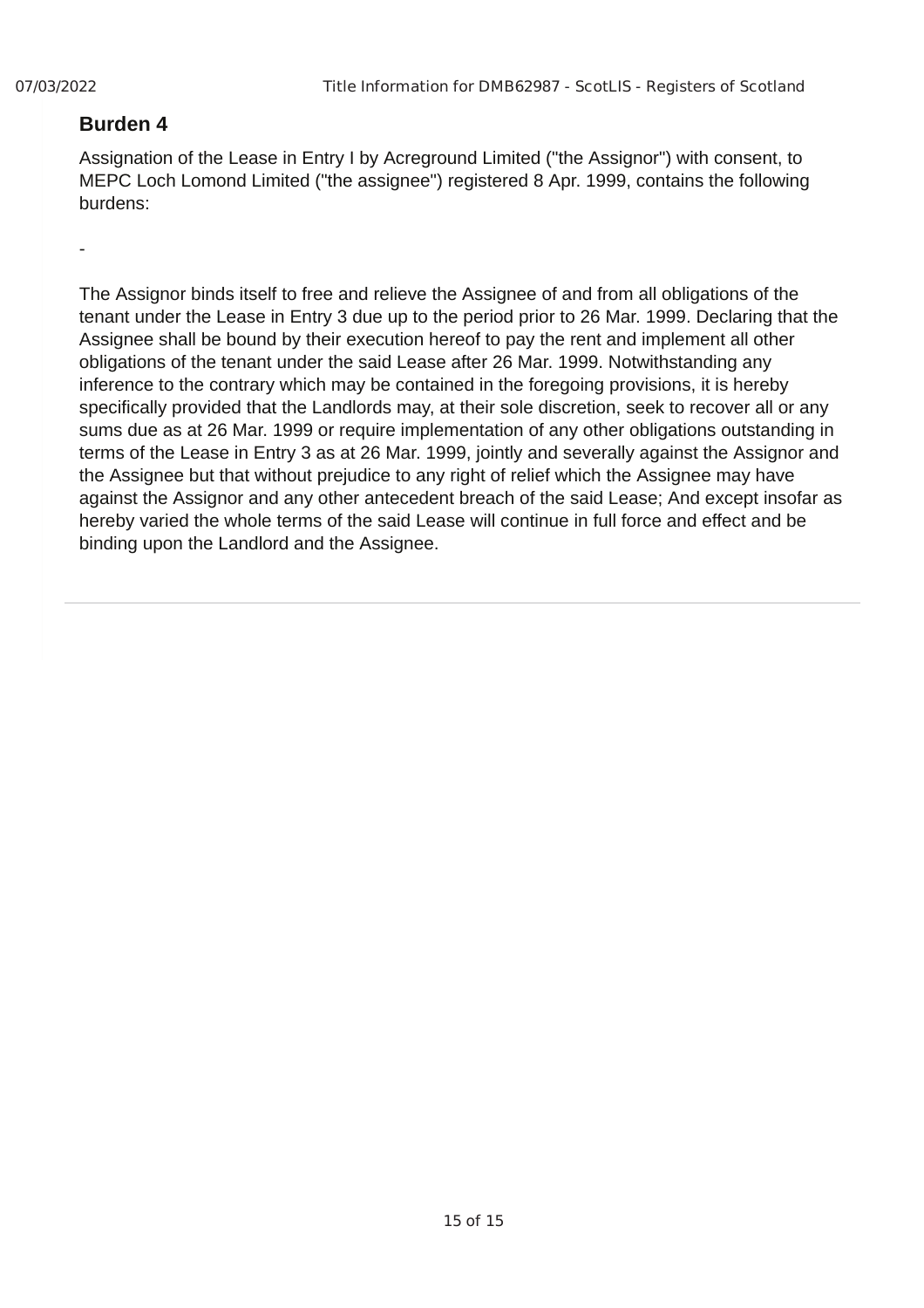

# Non-Residential No Search **Certificate**

## CAR PARK ON NORTH SIDE, HEATHER AVENUE, ALEXANDRIA, WEST DUNBARTONSHIRE

## FIRST SCOTTISH S S LTD

According to the information held by the Coal Authority there are no known past, present or proposed workings of coal within the surface area of the property.

Please note - this certificate is based on the property boundary supplied when the report was ordered.

## Alternative formats

If you would like this information in an alternative format, please contact our communications team on 0345 762 6848 or email communications@coal.gov.uk.

| Date of enquiry:       | 7 March 2022   |
|------------------------|----------------|
| Date enquiry received: | 7 March 2022   |
| Issue date:            | 7 March 2022   |
| Our reference:         | 51002948957001 |
| Your reference:        | 11934083       |